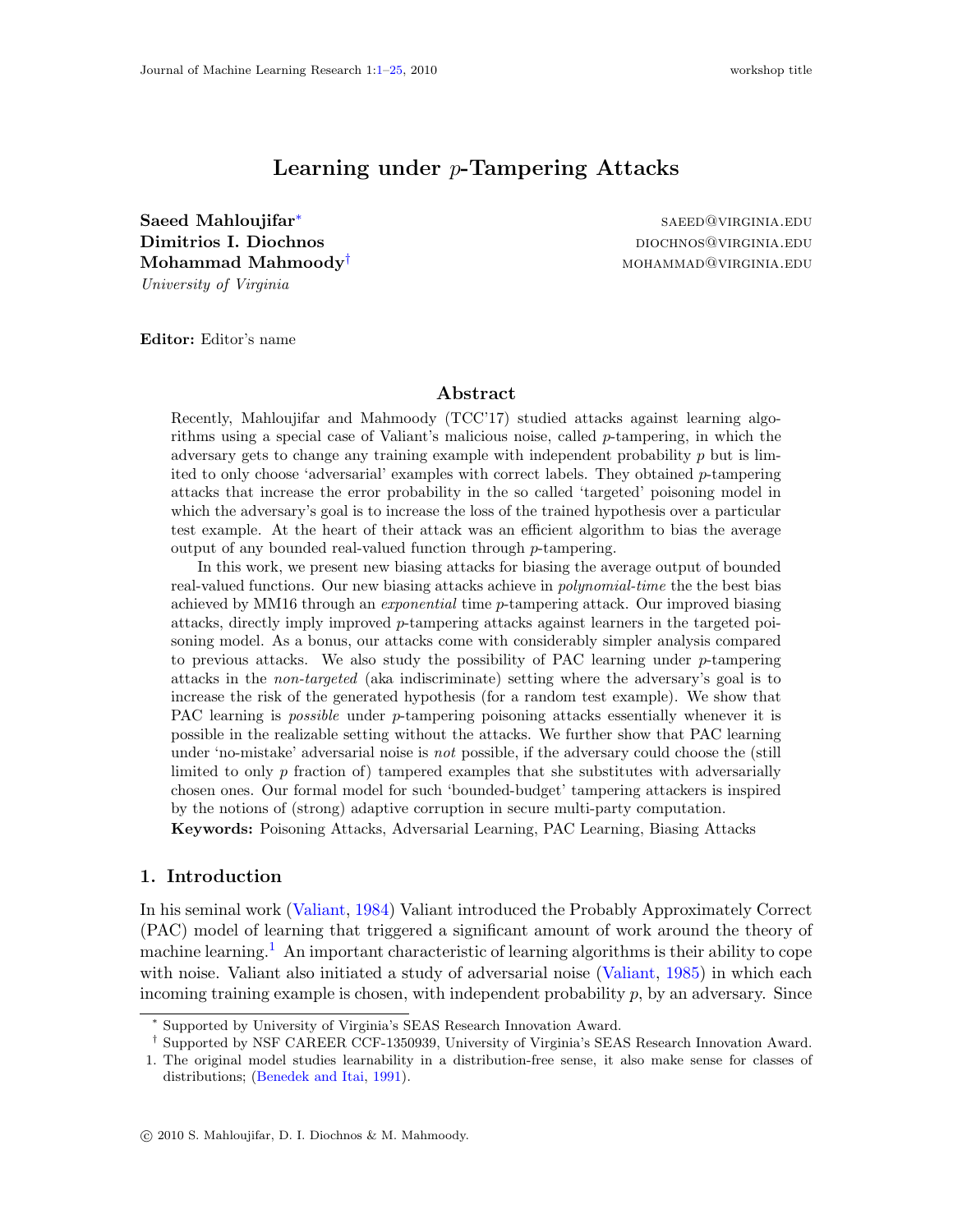no assumptions are made on such modified examples, this type of noise is called malicious. Subsequently, [\(Kearns and Li](#page-13-0), [1993](#page-13-0)) essentially proved impossibility of PAC learning under such malicious noise by heavily relying on the existence of *mistakes* (i.e., wrong labels) in adversarial examples given to the learner under a carefully chosen distribution. Bshouty, et al. [\(Bshouty et al.,](#page-12-1) [2002](#page-12-1)) studied a closely related model in which the adversary is allowed to make its choices based on the full knowledge of the original training examples. While the results of [\(Kearns and Li](#page-13-0), [1993\)](#page-13-0) make use of particular pathological distributions from which the malicious samples are drawn<sup>[2](#page-1-0)</sup>, in this work we are interested in studying attackers against learners in a setting where the attackers do not have any control over the the original distributions, but they can still influence this distribution in (still restricted) ways.

Poisoning attacks. Impossibility results against learning under adversarial noise could be seen as attacks against learners in which the attacker injects some malicious training examples to the training set and tries to prevent the learner from finding a hypothesis with low risk. Such attackers, in general, are studied in the context of *poisoning* (a.k.a causative) attacks [\(Awasthi et al.,](#page-12-2) [2014](#page-12-2); [Xiao et al.,](#page-14-2) [2015](#page-14-2); [Shen et al.,](#page-14-3) [2016](#page-14-3)) in which an adversary aims at directing a learner towards generating a hypothesis that performs badly during the test phase.<sup>[3](#page-1-1)</sup> Such attacks could happen naturally when a learning process happens over time [\(Rubinstein et al.](#page-14-4), [2009b](#page-14-4)[,a\)](#page-14-5) and the adversary has some noticeable chance of injecting or substituting malicious training data in an online manner. A stronger form of poisoning attacks are the so called targeted (poisoning) attacks [\(Shen et al.,](#page-14-3) [2016\)](#page-14-3), where the adversary performs the poisoning attack while she has a particular test example in mind, and her goal is to make the final generated hypothesis fail on that particular test example. While poisoning attacks against specific learners were studied before [\(Awasthi et al.,](#page-12-2) [2014;](#page-12-2) [Xiao et al.,](#page-14-2) [2015;](#page-14-2) [Shen et al.](#page-14-3), [2016](#page-14-3)), the recent work of Mahloujifar and Mahmoody [\(Mahloujifar and Mahmoody,](#page-13-1) [2017](#page-13-1)) presented a generic black-box targeted poisoning attack that could adapt to apply to *any learner*, so long as there is an initial error over the target.

 $p$ -tampering attacks. The work of [\(Mahloujifar and Mahmoody](#page-13-1), [2017\)](#page-13-1) proved their result using a special case of Valiant's malicious noise, called  $p$ -tampering, in which the attacker can only use mistake-free malicious noise. Namely, similar to Valiant's model, any incoming training example might be chosen adversarially with independent probability p (see Definition [5](#page-7-0) for a formalization). The difference between p-tampering noise and Valiant's adversarial noise (and even from all of its special cases studied before [\(Sloan,](#page-14-6)  $(1995)$  $(1995)$ ) is that whenever the *p*-tampering adversary is allowed to tamper with a particular example, it can only choose *valid* tampered examples (to substitute the original examples) that have *correct* labels.<sup>[4](#page-1-2)</sup> As such, although the attributes can change pretty much arbitrarily in the tampered examples, the label of the tampered examples shall reflect the correct label<sup>[5](#page-1-3)</sup>. Therefore, as opposed to the general model of Valiant's malicious noise,  $p$ -tampering

<sup>2.</sup> This is similar to [\(Blumer et al.](#page-12-3), [1989](#page-12-3); [Ehrenfeucht et al.](#page-13-2), [1989](#page-13-2)) that deals with the sample complexity.

<span id="page-1-1"></span><span id="page-1-0"></span><sup>3.</sup> At a technical level, the malicious noise model also allows the adversary to know the full state (and thus the private randomness) of the learner, while this knowledge is not given to the adversary of the poisoning attacks, who might be limited in various other ways as well.

<sup>4.</sup> This is assuming that the original training distribution only contains correct labels.

<span id="page-1-3"></span><span id="page-1-2"></span><sup>5.</sup> For example, the adversary can repeatedly present the same example to the learner, thus reducing the effective sample size, or it can be the case that the adversary returns correct examples that are chosen against the learner's algorithm and based on the whole history of the examples so far.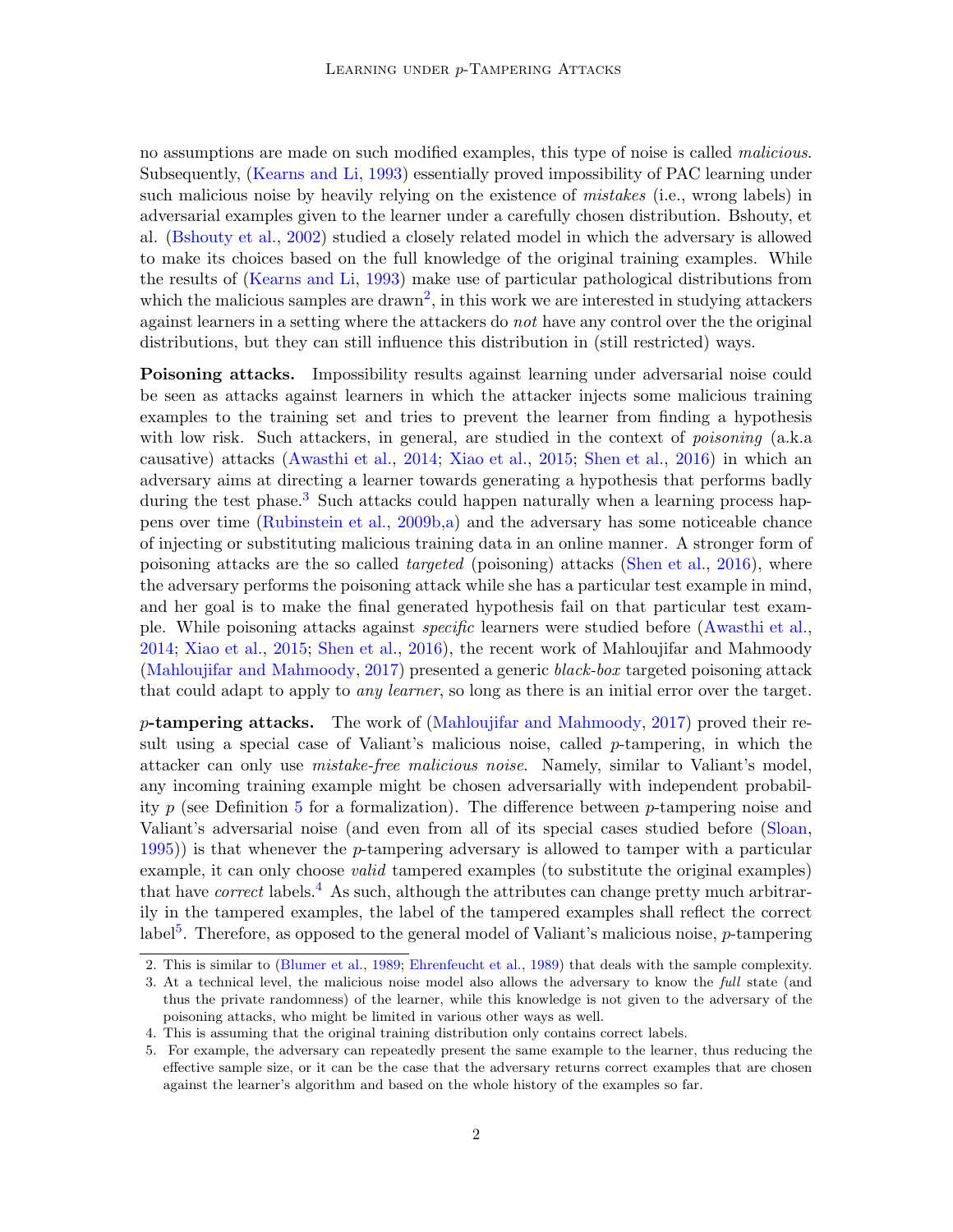noise/attacks are 'defensible' as the adversary can always claim that a malicious training example is indeed generated from the same original distribution from which the rest of the training examples are generated. Similar notions of defensible attacks are previously explored in cryptography [\(Haitner et al.,](#page-13-3) [2010](#page-13-3); [Aumann and Lindell,](#page-12-4) [2007](#page-12-4)).

Poisoning through biasing. At the heart of the attacks of [\(Mahloujifar and Mahmoody,](#page-13-1) [2017\)](#page-13-1) against learners was a basic p-tampering attack for biasing the average output of bounded real-valued functions. In particular, [\(Mahloujifar and Mahmoody](#page-13-1), [2017\)](#page-13-1) proved that for any (efficient) function f mapping inputs drawn from distributions like  $S \equiv D^n$ (consisting of n iid 'blocks') to  $[0, 1]$ , there is always an (efficient) p-tampering attacker A who changes the input distribution  $S$  into  $S$  while increasing the average of the output by at least  $\frac{2p}{3+4p} \cdot \text{Var}[f(S)]$  where  $\text{Var}[\cdot]$  is the variance. (Note that the bias shall somehow depend on  $Var[f(S)]$  since constant functions cannot be biased.) For the special case of *Boolean* function  $f(\cdot)$ , or when the *p*-tampering attacker could be *exponential time*, they could achieve a better bias of  $\frac{p}{1+p\cdot\mu-p}\cdot\text{Var}[f(S)]$  where  $\mu = \mathbf{E}[f(S)]$  is the original average of  $f(S)$ . After obtaining biasing attacks, [\(Mahloujifar and Mahmoody,](#page-13-1) [2017](#page-13-1)) derived their ptampering targeted poisoning attacks from them by biasing the average of the loss function  $\text{Loss}(h(x), y)$  where h is the learned hypothesis and  $(x, y) = d$  is the target test.

Robustness. The robustness of a learner [\(Xu and Mannor](#page-15-0), [2012;](#page-15-0) [Yamazaki et al.](#page-15-1), [2007;](#page-15-1) González and Abu-Mostafa, [2015\)](#page-13-4) refers to its behavior when the test examples are drawn from a distribution close to the training distribution but not necessary the same. The question in that setting is how well the learned hypothesis performs on the test set. Learning under  $p$ -tampering can be seen as a generalization of algorithmic robustness in which the training distribution can adaptively and adversarially deviate form the testing distribution without using wrong labels.

Evasion attacks. In the last few years neural network based architectures explored the so-called *adversarial perturbations* for some correctly classified instances so that the perturbed instances are misclassified [\(Szegedy et al.,](#page-14-7) [2014\)](#page-14-7). Such resulting misclassified perturbed instances are called adversarial examples and attacks aimed at finding such examples are called evasion attacks [\(Biggio et al.](#page-12-5), [2014](#page-12-5); [Nelson et al.,](#page-14-8) [2012](#page-14-8); [Goodfellow et al.](#page-13-5), [2015;](#page-13-5) [Moosavi-Dezfooli et al.,](#page-14-9) [2016;](#page-14-9) [Carlini and Wagner](#page-12-6), [2017;](#page-12-6) [Xu et al.](#page-15-2), [2017\)](#page-15-2). The goal of evasion attacks is quite different from poisoning attacks: in poisoning attacks the tampering happens over the training data, while in evasion attacks no tempering to the training data is allowed but it is allowed for the test example itself. More work has also been done toward designing learning strategies that can achieve near optimal accuracy in presence of such attacks [\(Feige et al.](#page-13-6), [2015;](#page-13-6) [Mansour et al.,](#page-13-7) [2014](#page-13-7)).

#### 1.1. Our Results

**Improved p-tampering biasing attacks.** Our main technical result in this work is to improve the polynomial-time p-tampering biasing attack of [\(Mahloujifar and Mahmoody,](#page-13-1) [2017\)](#page-13-1) to achieve the bias of  $\frac{p}{1+p\mu-p} \cdot \text{Var}[f(S)]$  (where  $\mu = \mathbf{E}[f(S)]$  for  $S \equiv D^n$  and  $\text{Var}[\cdot]$ is the variance) in *polynomial time* and for *real-valued* bounded functions with output in  $[0, 1]$  (see Theorem [6\)](#page-7-1). This main result immediately allows us to get improved polynomialtime targeted p-tampering attacks against learners for scenarios where the loss function is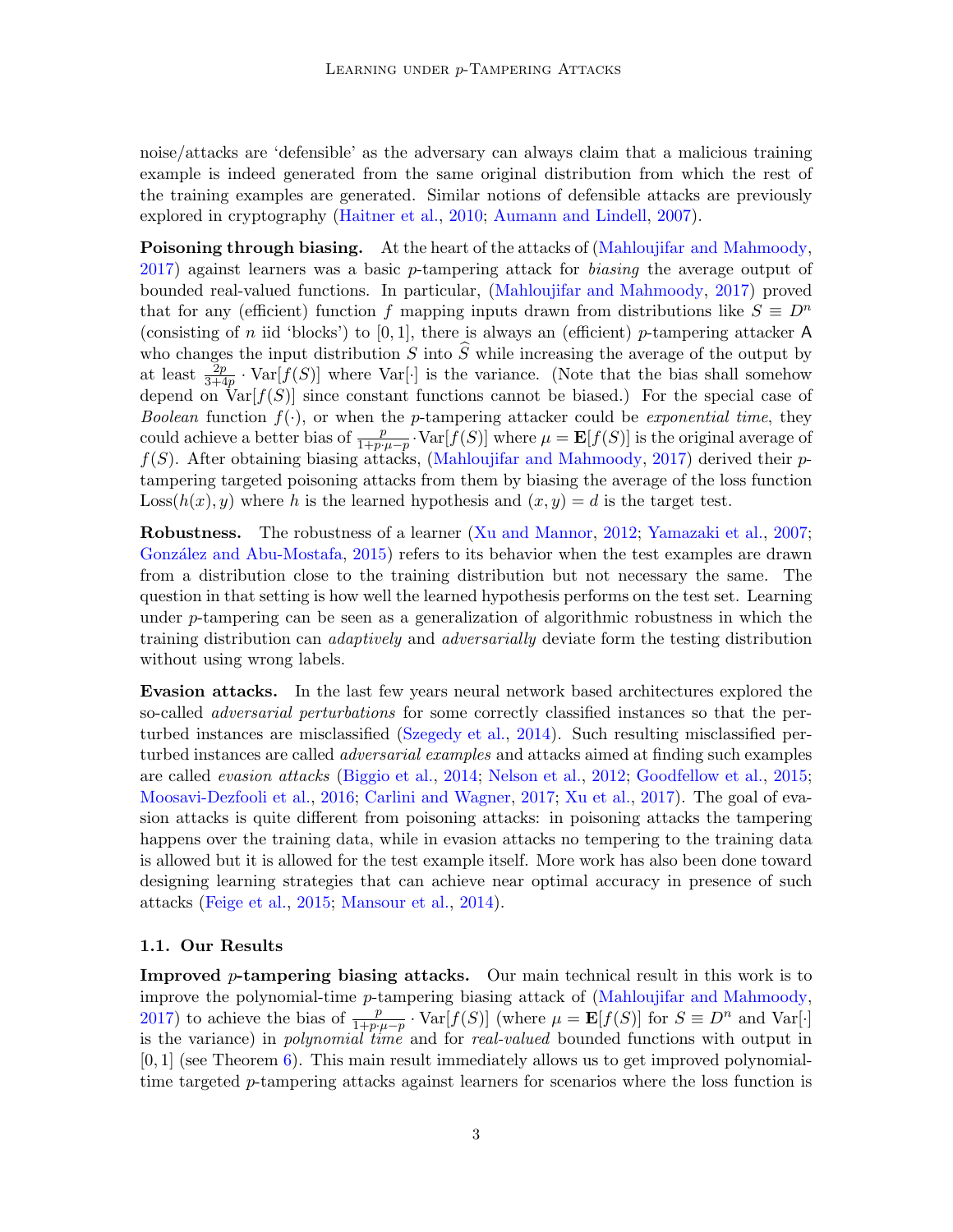not Boolean (see Corollary [7\)](#page-8-0). As in [\(Mahloujifar and Mahmoody,](#page-13-1) [2017](#page-13-1)), our attacks are black-box and apply to any learning problem  $P$  and any learner  $L$  for  $P$  as long as  $L$  has a non-negligible error over a specific test example d.

**Special case of p-resetting attacks.** The biasing attack of [\(Mahloujifar and Mahmoody](#page-13-1),  $2017$ ) has an extra property that: for each block (or training example)  $d_i$ , if the adversary gets to tamper with  $d_i$ , it either does not change  $d_i$  at all, or it simply 'resets' it by resampling it from the training distribution  $D$ . In this work, we refer to such limited forms of p-tampering attacks as p-resetting attacks. Interesingly, p-resetting attacks were previously studied in the work of Bentov, Gabizon, and Zuckerman [\(Bentov et al.,](#page-12-7) [2016\)](#page-12-7) in the context of (ruling out) extracting uniform randomness from Bitcoin's blockchain [\(Nakamoto,](#page-14-10) [2008\)](#page-14-10) when the adversary controls  $p$  fraction of the computing power, and thus it has the chance p of obtaining the next block, which she can discard/reset.<sup>[6](#page-3-0)</sup> [\(Bentov et al.,](#page-12-7) [2016\)](#page-12-7) showed how to achieve bias  $p/12$  when the original (untampered) distribution D is uniform and the function f is Boolean and balanced.<sup>[7](#page-3-1)</sup> As a special case of p-tampering attacks, p-resetting attacks have interesting properties that are not present in general p-tampering attacks. For example, if the original training distribution D includes wrong labels with probability  $\varepsilon$ , this probability will only got up to at most  $(1+p)\cdot \varepsilon = \varepsilon + p\cdot \varepsilon$  under a p-resetting attack, while it could go up to  $\varepsilon + p$  under p tampering attacks. Motivated by special applications of  $p$  resetting attacks and their the special properties of  $p$ -resetting attacks, in this work we also study such attacks over arbitrary block distributions D and achieve bias of at least  $\frac{p}{1+p\cdot\mu} \cdot \text{Var}[f(S)]$ , improving upon the previous bias of  $\frac{2p}{3+4p} \cdot \text{Var}[f(S)]$  proved in [\(Mahloujifar and Mahmoody,](#page-13-1) [2017](#page-13-1)).

**PAC learning under non-targeted poisoning.** We also study the power of  $p$ -tampering (and p-resetting) attacks in the non-targeted setting where the adversary's goal is simply to increase the risk of the generated hypothesis.<sup>[8](#page-3-2)</sup> In this setting, it is indeed meaningful to study the possibility (or impossibility) of PAC learning, as the test example is chosen at random. We show that in this model, *p*-tampering attacks cannot prevent PAC learnability for 'realizable' settings; that is when there is always a hypothesis consistent with the training data (see Theorem [15\)](#page-11-0).

We further go beyond p-tampering attacks and study PAC learning under more powerful adversaries who might choose the training examples that are tampered with but are still limited to choose  $\leq p \cdot n$  such examples. We show that PAC learning under such adversaries depends on whether the adversary makes its tampering choices *before* or *after* getting to see the original 'honest' sample  $d_i$ . We call these two class of attacks strong/weak p-budget tampering attacks (see Definition  $14$ ). Our notions of  $p$ -budget tampering are inspired by notions of (strong) adaptive corruption [\(Canetti et al.,](#page-12-8) [1996](#page-12-8); [Goldwasser et al.,](#page-13-8) [2015\)](#page-13-8) in cryptographic context. Our impossibility of PAC readability under strong  $p$ -budget attacks (see Theorem [16\)](#page-11-2) shows that PAC learning under 'mistake-free' adversarial noise is not

<span id="page-3-0"></span><sup>6.</sup> To compare the terminologies, the work of [\(Bentov et al.,](#page-12-7) [2016](#page-12-7)) studies p-resettable sources of randomness, while here we study p-resetting attackers that generate such sources.

<span id="page-3-1"></span><sup>7.</sup> The running time of the p-resetting attacker of [\(Bentov et al.](#page-12-7), [2016\)](#page-12-7) was  $\text{poly}(n, 2^{|D|})$  where  $|D|$  is the length of the binary representation of any  $d \leftarrow D$ , but our p-resetting attacks run in time poly $(n, |D|)$ .

<span id="page-3-2"></span><sup>8.</sup> In the targeted setting, pre-selection of the target test eliminate the  $\varepsilon$  parameter of  $(\varepsilon, \delta)$ -PAC learning.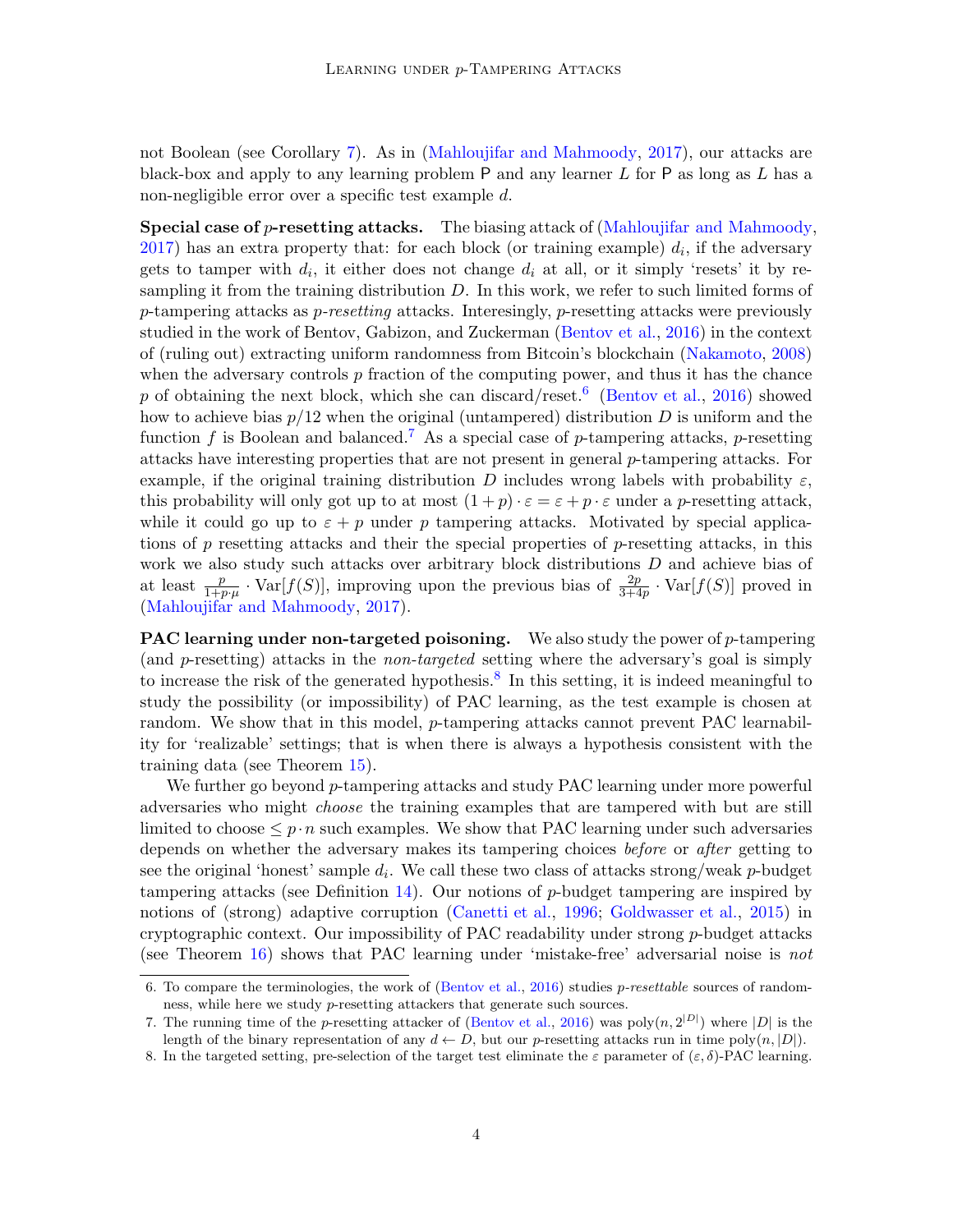always possible. Using our biasing attacks, we also obtain  $p$ -tampering and  $p$ -resetting attackers that increase the failure probability of any PAC learner (see Corollary [8\)](#page-8-1).

Applications beyond attacking learners. Similar to how [\(Mahloujifar and Mahmoody](#page-13-1), [2017\)](#page-13-1) used their biasing attacks in applications other than attacking learners, our new biasing attacks can also be used to obtain improved polynomial-time attacks for biasing the output bit of any seedless randomness extractors [\(Von Neumann,](#page-14-11) [1951](#page-14-11); [Chor and Goldreich,](#page-13-9) [1985;](#page-13-9) [Santha and Vazirani,](#page-14-12) [1986](#page-14-12)), as well as blockwise p-tampering (and p-resetting) attacks against security of certain cryptographic primitives (e.g., encryption, secure computation, etc.). As in [\(Mahloujifar and Mahmoody,](#page-13-1) [2017\)](#page-13-1), our new improved biasing attacks apply to any joint distribution (e.g., a martingale). In this work, however, we focus on the case of product distributions that already includes all the main applications to learning and include all the main ideas even for the general case of random processes. We refer the reader to the work of [\(Mahloujifar and Mahmoody,](#page-13-1) [2017](#page-13-1)) for such applications.

Ideas behind Our Biasing Attacks. The attacks of [\(Mahloujifar and Mahmoody,](#page-13-1) [2017\)](#page-13-1), at a high level, were simple to describe, while their analysis were extremely complicated and heavily relied on carefully chosen potential functions based on ideas from [\(Austrin et al.](#page-12-9), [2014\)](#page-12-9) in which authors presented a p-tampering biasing attack for the special case of uniform Boolean blocks (i.e.,  $D \equiv U_1$ ). Our new (polynomial time) attacks use completely different ideas as they have a more complicated description, while the analysis of our attacks are indeed much simpler.

Our new biasing attacks built upon ideas developed in previous work [\(Reingold et al.,](#page-14-13) [2004;](#page-14-13) [Dodis et al.](#page-13-10), [2004](#page-13-10); [Beigi et al.](#page-12-10), [2017](#page-12-10); [Dodis and Yao](#page-13-11), [2015](#page-13-11); [Bentov et al.,](#page-12-7) [2016\)](#page-12-7) in the context of attacking deterministic randomness extractors from Santha-Vazirani sources [\(Santha and Vazirani,](#page-14-12) [1986\)](#page-14-12). In [\(Mahloujifar and Mahmoody](#page-13-1), [2017](#page-13-1)) the authors generalized the idea of 'half-space' sources (introduced in [\(Reingold et al.,](#page-14-13) [2004;](#page-14-13) [Dodis et al.,](#page-13-10)  $2004$ ) to real-valued functions, using which it was shown how to find p-tampering biasing attacks with same bias  $\frac{p}{1+p\cdot\mu-p}\cdot\text{Var}[f(S)]$  as ours using inefficient *exponential* time attacks. Achieving the same bias *efficiently* is the main technical challenge resolved in this work.

More formally, let  $d_{\leq i} = (d_1, \ldots, d_i)$  be the first i blocks given as input to a function  $f$  (or alternatively the first i training examples, when we attack learners). Note that some of the blocks in  $(d_1, \ldots, d_i)$  might be the result of previous tamperings. Now, suppose the adversary gets the chance to determine a new value  $d_i'$  for  $d_i$  in its p-tampering attack (which happens with probability  $p$ ) knowing only the previously generated blocks  $(d_1, \ldots, d_{i-1})$ . In [\(Mahloujifar and Mahmoody](#page-13-1), [2017](#page-13-1)) it was shown that there always exists some  $d_i'$  (that could be found in *exponential* time) such that choosing it will lead to the bias  $\frac{p}{1+p\cdot\mu-p}$ . Var[ $f(S)$ ]. They also showed how to choose  $d_i'$  efficiently, but that resulted in achieving smaller bias of  $\frac{2p}{3+4p} \cdot \text{Var}[f(S)]$ . The analysis of the efficient attacks of [\(Mahloujifar and Mahmoody,](#page-13-1) [2017](#page-13-1)) involves 'partial averages' of  $f(\cdot)$  defined as

$$
\hat{f}[d_{\leq i}] = \mathop{\bf E}_{d_{i+1},...,d_n \leftarrow D^{n-i}} [f(d_1,...,d_n)].
$$

One of the key ideas enabling the attacks of this work is to design our attacks' algorithms (and not their analyses) directly based on the (unrealistic) assumption that we have access to an oracle providing the partial averages  $\hat{f}[d_{\leq i}]$  of  $f(\cdot)$ . By leveraging on the oracle  $\hat{f}[d_{\leq i}]$  we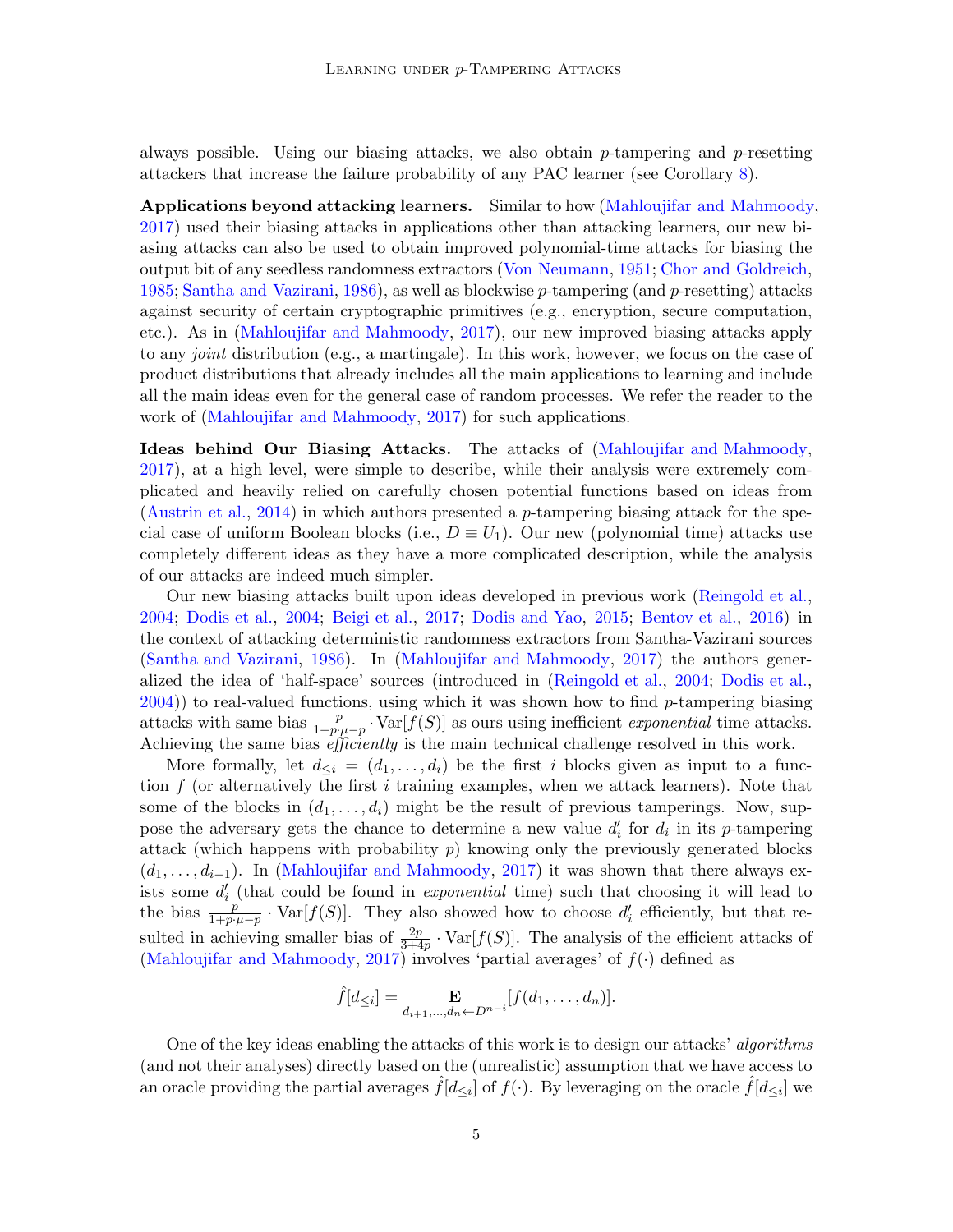design our attacks in a way that we can compute their achieved biases exactly (rather than bounding them using potential functions as it was done in [\(Mahloujifar and Mahmoody,](#page-13-1) [2017\)](#page-13-1)). Fortunately, although the partial averages  $\hat{f}[d_{\leq i}]$  are not *exactly* computable in polynomial time, they can indeed be efficiently approximated within arbitrary small additive error. As we show, our attacks are also robust to such approximation, and by using the approximations of  $\hat{f}[d_{\leq i}]$  (rather than their exact values) we can still control how much bias is achieved. See Sections [A](#page-15-3) and Section [A.3](#page-18-0) for the details.

### 2. Preliminaries

**Notation.** We use calligraphic letters  $(e.g., \mathcal{D})$  for sets and capital non-calligraphic letters (e.g., D) for distributions. By  $d \leftarrow D$  we denote that d is sampled from D. For a randomized algorithm  $L(\cdot)$ , by  $y \leftarrow L(x)$  we denote the randomized execution of L on input x outputting y. For joint distributions  $(X, Y)$ , by  $(X | y)$  we denote the conditional distribution  $(X | y)$  $Y = y$ ). By Supp $(D) = \{d \mid Pr[D = d] > 0\}$  we denote the support set of D. By  $T^D(\cdot)$  we denote an algorithm  $T(\cdot)$  with oracle access to a sampler for D. By  $D \equiv G$  we denote that distributions  $D, G$  are identically distributed. By  $D^n$  we denote n iid samples from D. By  $\varepsilon(n) \leq \frac{1}{\text{poly}(n)}$  we mean  $\varepsilon(n) \leq \frac{1}{n^{\Omega(1)}}$  and by  $t(n) \leq \text{poly}(n)$  we mean  $t(n) \leq n^{O(1)}$ .

A learning problem  $P = (\mathcal{X}, \mathcal{Y}, \mathcal{D}, \mathcal{H}, \text{Loss})$  is specified by the following components. The set X is the set of possible *instances*,  $\mathcal Y$  is the set of possible *labels*,  $\mathcal D$  is a class of distributions containing some joint distributions  $D \in \mathcal{D}$  over  $\mathcal{X} \times \mathcal{Y}$ . The set  $\mathcal{H} \subseteq \mathcal{Y}^{\mathcal{X}}$  is called the hypothesis space or hypothesis class. We consider loss functions Loss:  $\mathcal{Y} \times \mathcal{Y} \mapsto \mathbb{R}_+$  where Loss $(y', y)$  measures how different the 'prediction' y' (of some possible hypothesis  $h(x) = y'$ ) is from the true outcome  $y$ .<sup>[10](#page-5-1)</sup> We call a loss function *bounded* if it always takes values in [0, 1]. A natural loss function for classification tasks is to use  $\text{Loss}(y', y) = 0$  if  $y = y'$  and Loss $(y', y) = 1$  otherwise. For a given distribution  $D \in \mathcal{D}$ , the risk of a hypothesis  $h \in \mathcal{H}$ is the expected loss of h with respect to D, namely  $Risk_D(h) = \mathbf{E}_{(x,y)\leftarrow D} [\text{Loss}(h(x), y)].$ 

An example s is a pair  $s = (x, y)$  where  $x \in \mathcal{X}$  and  $y \in \mathcal{Y}$ . An example is usually sampled from a distribution D. A sample set (or sequence) S of size n is a set (or sequence) of n examples. A hypothesis h is consistent with a sample set (or sequence) S if and only if  $h(x) = y$  for all  $(x, y) \in S$ . We assume that instances, labels, and hypotheses are encoded as strings over some alphabet such that given a hypothesis h and an instance x,  $h(x)$  is computable in polynomial time.

**Definition 1 (Realizability)** We say that the problem  $P = (\mathcal{X}, \mathcal{Y}, \mathcal{D}, \mathcal{H}, \text{Loss})$  is realizable, if for all  $D \in \mathcal{D}$ , there exists an  $h \in \mathcal{H}$  such that  $Risk_D(h) = 0$ .

We can now define *Probably Approximately Correct (PAC)* learning. Our definition is with respect to a given set of distributions  $\mathcal{D}$ , and it can be instantiated with one distribution  $\{D\} = \mathcal{D}$  to get the distribution-specific case. We can also recover the distributionindependent scenario, whenever the projection of  $\mathcal D$  over  $\mathcal X$  covers all distributions.

<span id="page-5-2"></span><span id="page-5-0"></span><sup>9.</sup> By using joint distributions over  $\mathcal{X} \times \mathcal{Y}$ , we jointly model a set of distributions over  $\mathcal{X}$  and a concept class mapping  $\mathcal X$  to  $\mathcal Y$  (perhaps with noise and uncertainty).

<span id="page-5-1"></span><sup>10.</sup> Natural loss functions such as the 0-1 loss or the square loss assign the same amount of loss for same labels computed by  $h$  and  $c$  regardless of  $x$ .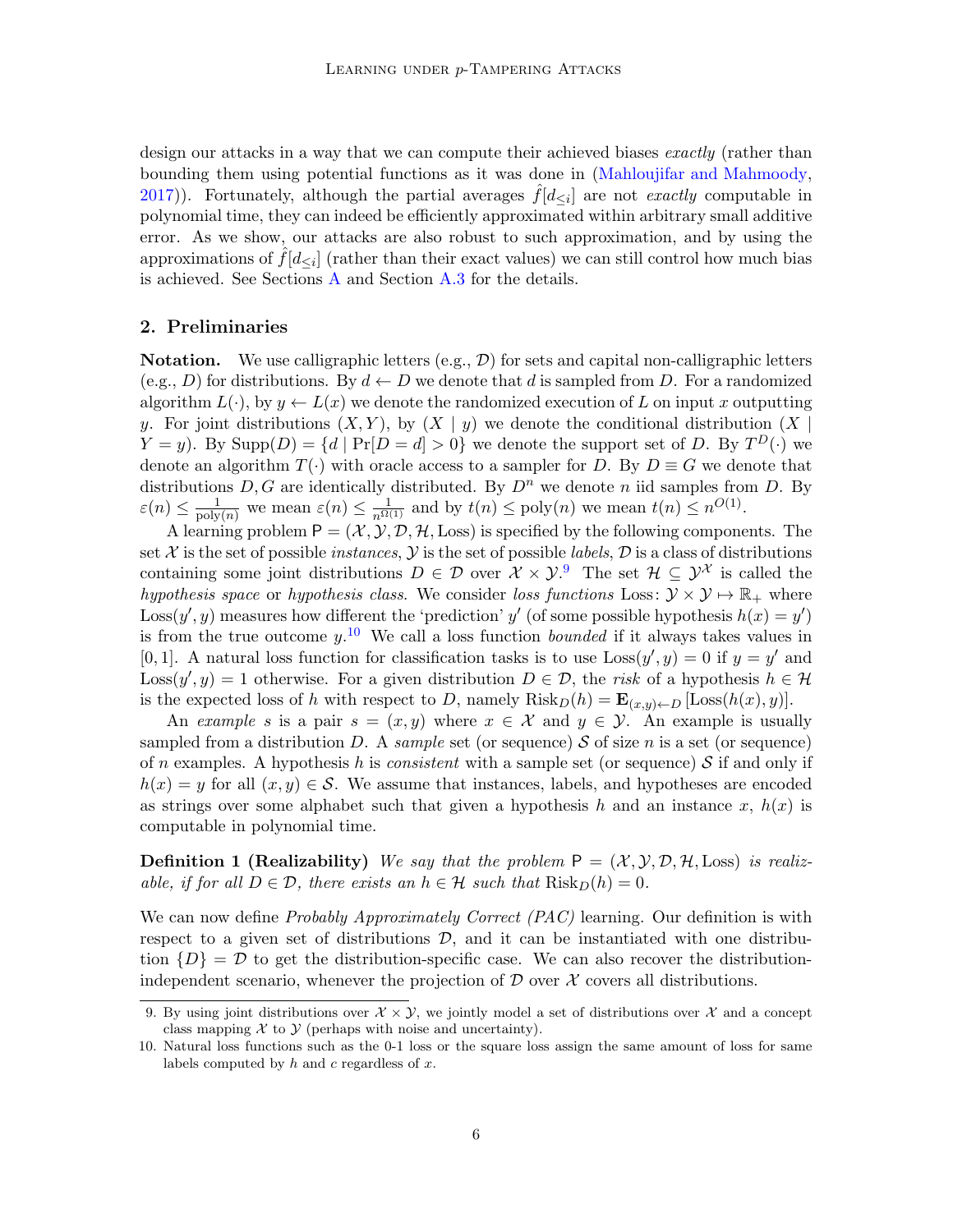**Definition 2 (PAC Learning)** A realizable problem  $P = (\mathcal{X}, \mathcal{Y}, \mathcal{D}, \mathcal{H}, \text{Loss})$  is  $(\varepsilon, \delta)$ -PAC learnable if there is a (possibly randomized) learning algorithm L such that for every n and every  $D \in \mathcal{D}$ , it holds that  $Pr_{\mathcal{S} \leftarrow D^n, h \leftarrow L(\mathcal{S})}[\text{Risk}_D(h) \leq \varepsilon(n)] \geq 1 - \delta(n)$ . We call P simply PAC learnable if  $\varepsilon(n), \delta(n) \leq 1/\text{poly}(n)$ , and we call it efficiently PAC learnable if, in addition, L is polynomial time.

**Definition 3 (Average Error of a Test)** For a problem  $P = (\mathcal{X}, \mathcal{Y}, \mathcal{D}, \mathcal{H}, \text{Loss})$ , a (possibly randomized) learning algorithm L, a fixed test sample  $(x, y) = d \leftarrow D$  for some distribution S over  $\text{Supp}(D)^n$  (e.g.,  $S \equiv D^n$ ) for some  $n \in \mathbb{N}$ , the average error<sup>[11](#page-6-0)</sup> of the test example d (with respect to  $S, L$ ) is defined as:  $\text{Err}_{S,L}(d) = \mathbf{E}_{S \leftarrow S, h \leftarrow L(S)}[\text{Loss}(h(x), y)].$ When L is clear from the context, we simply write  $\text{Err}_S(d)$  to denote  $\text{Err}_{S,L}(d)$ .

It is easy to see that a realizable problem  $P = (\mathcal{X}, \mathcal{Y}, \mathcal{D}, \mathcal{H}, L \text{oss})$  with bounded Loss is PAC learnable iff there is a learner  $L$  (for P) such that the average of test's average error  $\gamma = \mathbf{E}_{d \leftarrow D}[\text{Err}_{D^n}(d)]$  is bounded by a fixed  $1/\text{poly}(n)$  function for all  $D \in \mathcal{D}^{12}$  $D \in \mathcal{D}^{12}$  $D \in \mathcal{D}^{12}$ 

Poisoning Attacks. PAC learning under adversarial noise is already defined in the literature, however, poisoning attacks include broader classes of attacks. For example, a poisoning adversary might add adversarial examples to the training data (thus, increasing it) or remove some of it adversarially. A more powerful form of poisoning attack is the so called targeted poisoning attacks where the adversary gets to know the targeted test example before poisoning the training examples. More formally, suppose  $S = (d_1, \ldots, d_n)$  is the training examples iid sampled from  $D \in \mathcal{D}$ . For a poisoning attacker A, by  $\mathcal{S} \leftarrow A(\mathcal{S})$  we denote the process through which A generates  $\widehat{S}$  based on S. Note that, this notation does not specify the exact limitations of how A is allowed to tamper with  $S$ , and that is part of the definition of A. In the targeted case, the adversary A is also given a test example  $(x, y) = d \leftarrow D$ . So, we would denote this by writing  $\hat{S} \leftarrow A(d, S)$  to emphasize that d is the test example given as input to A. We usually use  $A$  to denote a general adversary class. Note that a particular adversary  $A \in \mathcal{A}$  might try to poison a training set S based on the knowledge of a problem  $P = (\mathcal{X}, \mathcal{Y}, \mathcal{D}, \mathcal{H}, \text{Loss})$ . On the other hand, because sometimes we would like to limit adversary's power based on the specific distribution  $D$  (e.g. by always picking tampered data from Supp $(D)$ ). By  $\mathcal{A}_D \subseteq \mathcal{A}$  we denote the adversary class for D.

Definition 4 (Learning under poisoning) Suppose  $L$  is a (possibly randomized) learning algorithm for problem  $P = (\mathcal{X}, \mathcal{Y}, \mathcal{D}, \mathcal{H}, \text{Loss})$  and  $\mathcal{A} = \bigcup_{D \in \mathcal{D}} \mathcal{A}_D$  is an adversary class.

- PAC learning under poisoning. If problem P is realizable, then L is an  $(\varepsilon, \delta)$ -PAC learning for P under poisoning attacks of A, if for every  $D \in \mathcal{D}, n \in \mathbb{N}$ , and every adversary  $A \in \mathcal{A}_D$ :  $Pr_{\mathcal{S} \leftarrow D^n, \widehat{\mathcal{S}} \leftarrow A(\mathcal{S}), h \leftarrow L(\widehat{\mathcal{S}})}[Risk_D(h) \leq \varepsilon(n)] \geq 1 - \delta(n)$ . PAC learnability and efficient PAC learnability are then defined similarly to Definition [2.](#page-5-2)
- Average error under targeted poisoning. If A contains targeted poisoning attackers, for a distribution  $D \in \mathcal{D}$ , and an attack  $A \in \mathcal{A}_D$  the average error  $\text{Err}_{D^n}^{\mathbf{A}}(d)$ for a test example  $d = (x, y)$  under poisoning attacker A is equal to  $\text{Err}_{\widehat{S}}(d)$  where  $\widehat{S} \equiv \mathsf{A}(d, S)$  for  $S \equiv D^n$ .

<sup>11.</sup> The work [\(Mahloujifar and Mahmoody](#page-13-1), [2017\)](#page-13-1) called the same notion the 'cost' of d.

<span id="page-6-1"></span><span id="page-6-0"></span><sup>12.</sup> Suppose Loss(·) is bounded (i.e., always in [0,1]). On one hand, if P is  $(\varepsilon, \delta)$ -PAC learnable, then  $\gamma$  is at most  $\varepsilon + \delta$ . On the other hand, L is an  $(\sqrt{\gamma}, \sqrt{\gamma})$ -PAC learner.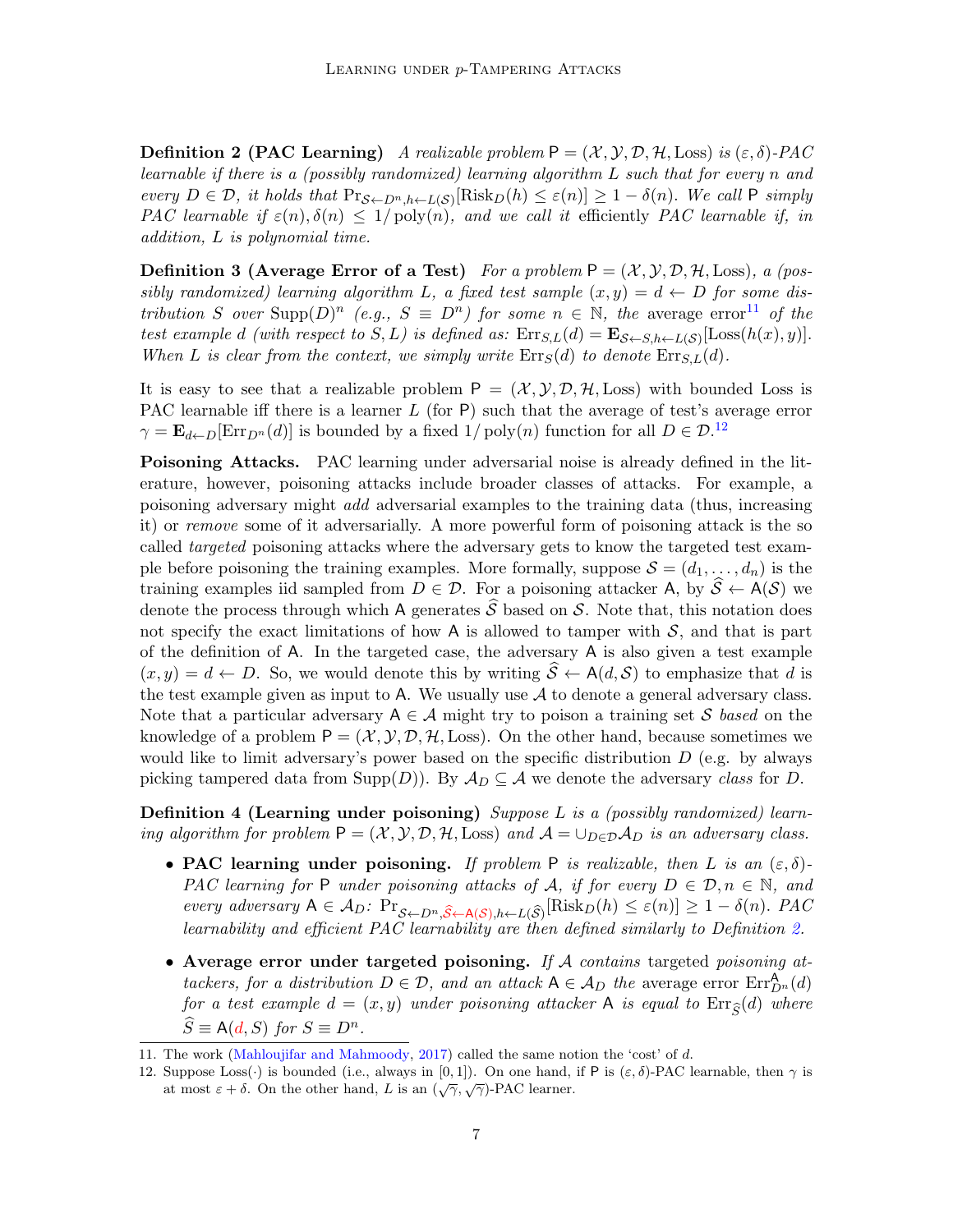We now define the class of poisoning attacks studied in this work. Informally speaking, p-tampering attacks model attackers who will manipulate the training sequence  $\mathcal{S} =$  $(d_1, \ldots, d_n)$  in an *online* way, meaning while tampering with  $d_i$ , they do not rely on the knowledge of  $d_j$ ,  $j > i$ . Moreover, such attacks get to tamper with  $d_i$  only with independent probability p, modeling scenarios where the tampering even is random and outside the adversary's choice. A crucial point about p-tampering attacks is that they always stay in  $Supp(D)$ . The formal definition follows.

<span id="page-7-0"></span>Definition 5 (p-tampering/resetting attacks) The class of p-tampering attacks  $\mathcal{A}^p_{\text{tam}} =$  $\cup_{D\in\mathcal{D}}\mathcal{A}_D$  is defined as follows. For a distribution  $D \in \mathcal{D}$ , any  $A \in \mathcal{A}_D$  has a (potentially randomized) tampering algorithm Tam such that (1) given oracle access to D,  $\textsf{Tam}^D(\cdot) \in \text{Supp}(D)$ , and (2) given any training sequence  $\mathcal{S} = (d_1, \ldots, d_n)$ , the tampered  $\widehat{S} = (\widehat{d}_1, \ldots, \widehat{d}_n)$  is generated by A inductively (over  $i \in [n]$ ) as follows:

- With probability  $1 p$ , let  $d_i = d_i$ .
- Otherwise (this happens with probability p), get  $\widehat{d}_i \leftarrow \text{Tam}^D(1^n, \widehat{d}_1, \ldots, \widehat{d}_{i-1}, d_i)$ .

The class of p-resetting attacks  $A_{\text{res}}^p \subset A_{\text{tam}}^p$  include special cases of p-tampering attacks where the tampering algorithm  $\textsf{Tam}$  is restricted as follows. Either  $\textsf{Tam}(1^n, \hat{d}_1, \ldots, \hat{d}_{i-1}, d_i)$ outputs  $d_i$ , or otherwise, it will output a fresh sample  $d'_i \leftarrow D$ . In the targeted case, the adversary  $A_D$  and its tampering algorithm Tam are also given the final test example  $d_0 \leftarrow D$ as extra input (that they can read but not tamper with). An attacker  $A_D$  is called efficient, if its oracle-aided tampering algorithm  $\text{Tam}^D$  runs in polynomial time.

Even though one can imagine a more general definition for tampering algorithms, in all the attacks of [\(Mahloujifar and Mahmoody](#page-13-1), [2017\)](#page-13-1) and the attacks of this work, the tampering algorithms do *not* need to know the original un-tampered values  $d_1, \ldots, d_{i-1}$ . Since our goal here is to design  $p$ -tampering attacks, we use the simplified definition above, while all of our positive results for the stronger version in which the tampering algorithm is given the full history of the tampering algorithm. Another subtle issue is about whether  $d_i$  is needed to be given to the tampering algorithm. As already noted in [\(Mahloujifar and Mahmoody,](#page-13-1) [2017\)](#page-13-1), when we care about p-tampering distributions of  $D<sup>n</sup>$ ,  $d<sub>i</sub>$  is not necessary to be given to the tampering algorithm  $\textsf{Tam}$ , as  $\textsf{Tam}$  can itself sample a copy from D and treat it like  $d_i$ . Therefore the 'stronger' form of such attacks (where  $d_i$  is given) is equivalent to the 'weaker' form where  $d_i$  is not given. In fact, if D is efficiently samplable, then this equivalence holds with respect to efficient adversaries (with efficient Tam algorithm) as well. In this work, for both p-resetting and p-resetting attacks we choose to always give  $d_i$  to Tam. Interestingly, as we show, if the adversary can *choose* the  $p \cdot n$  locations of tampering, the weak and strong attackers will have different powers!

#### 3. Improved  $p$ -Tampering and  $p$ -Resetting Poisoning Attacks

In this section we study the power of p-tampering attacks in the targeted setting and improve upon the p-tampering and p-resetting attacks of [\(Mahloujifar and Mahmoody](#page-13-1), [2017\)](#page-13-1). Our main tool is the following theorem giving new improved  $p$ -tampering and  $p$ -resetting attacks to bias the output of bounded real-valued functions.

<span id="page-7-1"></span>**Theorem 6 (Improved biasing attacks)** Let D be any distribution,  $S \equiv D^n$ , and f: Supp(S)  $\rightarrow$  [0,1]. Suppose  $\mu = \mathbf{E}[f(S)]$  and  $\nu = \text{Var}[f(S)]$  be the average and the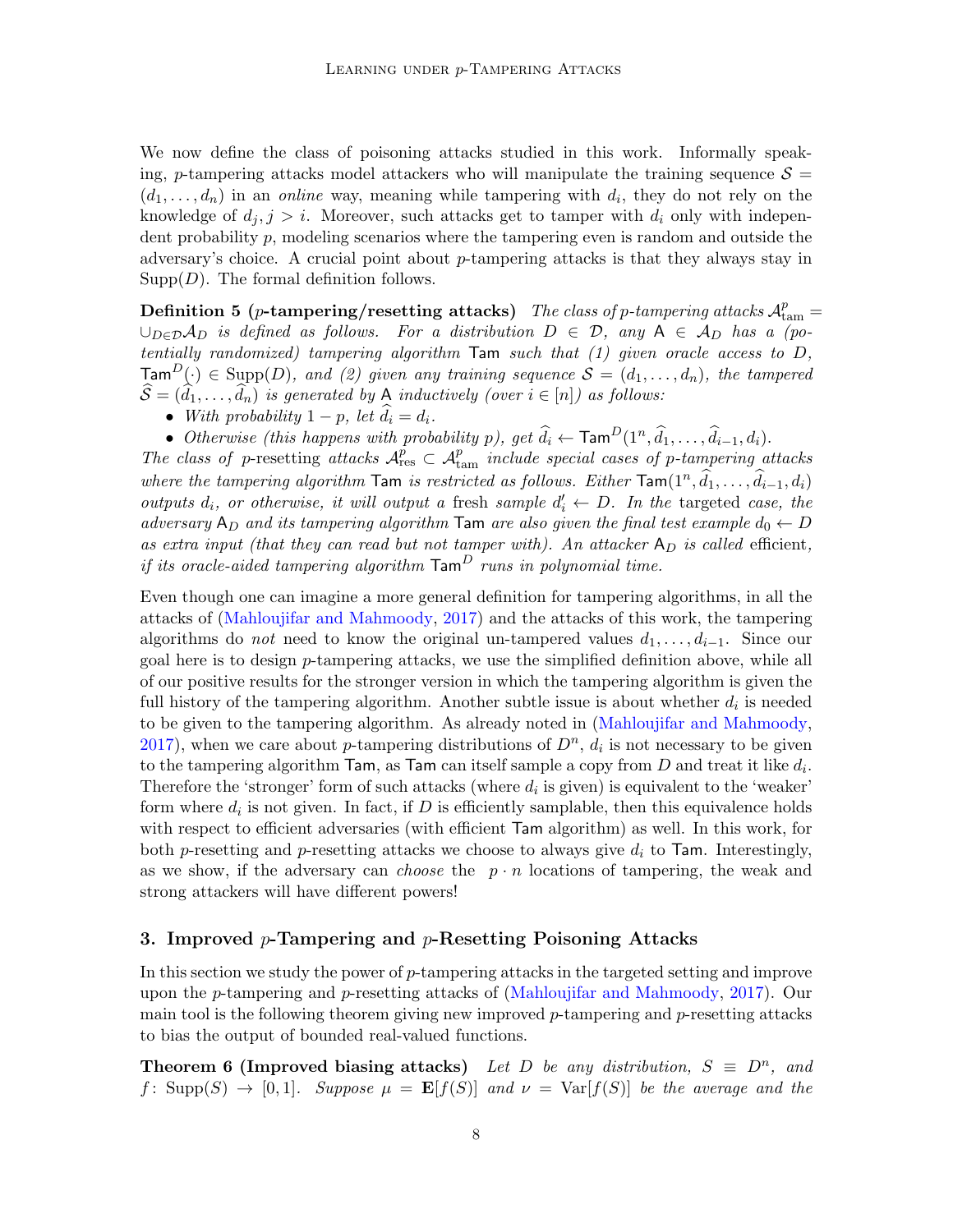variance of  $f(S)$  respectively. For every constant  $p \in (0,1)$ , there is a p-tampering attack  $A_{\text{tam}} \text{ such that } \mathbf{E}_{\widehat{S} \leftarrow A_{\text{tam}}(S)}[f(\widehat{S})] \geq \mu + \frac{p \cdot \nu}{1 + p \cdot \mu}$  $\frac{p\cdot\nu}{1+p\cdot\mu-p}$  and a p-resetting attacker  $A_{\text{res}}$  achieving bias of  $\frac{p\cdot v}{1+p\cdot \mu}$ . Moreover, if D is efficiently sampleable and  $f(\cdot)$  is efficiently computable, then  $A_{\text{tam}}$  (resp.  $A_{\text{res}}$ ) could be implemented in time  $\text{poly}(|D| \cdot n/\varepsilon)$  (where  $|D|$  is the bit length of  $d \leftarrow D$ ) while achieving bias at least  $\frac{p \cdot \nu}{1 + p \cdot \mu - p} - \varepsilon$  (resp.  $\frac{p \cdot \nu}{1 + p \cdot \mu} - \varepsilon$ ).

We first describe the corollaries of the above theorem. We will then describe the actual attacks of Theorem [6.](#page-7-1) See Section [A](#page-15-3) and Section [A.3](#page-18-0) for the full proof of Theorem [6.](#page-7-1)

<span id="page-8-0"></span>By using our improved biasing attacks, we can obtain the following improved attacks in the targeted setting against any learner. In particular, for any fixed  $(x, y) = d \leftarrow D$ , the following corollary follows from Theorem [6](#page-7-1) by letting  $f(\mathcal{S}) = \mathbf{E}_{h \leftarrow L(\mathcal{S})}[\text{Loss}(h(x), y)].$ 

Corollary 7 (Improved targeted p-tampering attacks) Let  $P = (\mathcal{X}, \mathcal{Y}, \mathcal{D}, \mathcal{H}, \text{Loss})$ be a problem with a bounded loss function Loss. For any distribution  $D \in \mathcal{D}$ , test example  $(x, y) = d \leftarrow D$ , learner L, and  $n \in \mathbb{N}$ , let  $\mu = \text{Err}_D(d)$  be the average error of d, and let  $\nu = \text{Var}_{\mathcal{S} \leftarrow D^n} \left[ \mathbf{E}_{h \leftarrow L(\mathcal{S})} [\text{Loss}(h(x), y)] \right]$ . Then, there is a p-tampering (resp. p-resetting) attack A<sub>tam</sub> (resp. A<sub>res</sub>) that increases the average error  $\mu = \text{Err}_D(d)$  by  $\frac{p \cdot \nu}{1 + p \cdot \mu - p}$  (resp.  $p \cdot \nu$  $\frac{p \cdot \nu}{1 + p \cdot \mu}$ ). Moreover, if D is efficiently samplable and f, Loss are efficiently computable, then  $A<sub>tam</sub>, A<sub>res</sub> could achieve arbitrarily close biases in polynomial time.$ 

Even if the average error  $\mu = \text{Err}_D(d)$  is not small, the variance  $\nu$  (see Corollary [7\)](#page-8-0) could be negligible. However, for some natural cases this cannot happen, e.g., if the loss function Loss(·) is Boolean and L is deterministic, then  $\nu = \mu \cdot (1 - \mu)$ .

We also demonstrate the power of  $p$ -tampering and  $p$ -resetting attacks on PAC learners by increasing the error of deterministic PAC learners. In particular, the following corollary follows from Theorem [6](#page-7-1) by letting  $f(\mathcal{S}) = 1$  if  $Risk_D(h) \geq \varepsilon$  and  $f(\mathcal{S}) = 0$  otherwise.

Corollary 8 (p-tampering attacks on PAC learners)  $For P = (\mathcal{X}, \mathcal{Y}, \mathcal{D}, \mathcal{H}, \text{Loss})$ , let  $D \in \mathcal{D}, n \in \mathbb{N}, L$  be a deterministic learner for  $P$ , and suppose  $Pr_{\mathcal{S} \leftarrow D^{n}, h = L(\mathcal{S})}[Risk_D(h)]$  $\varepsilon$  = δ. Then, there a p-tampering attack  $A_{\text{tam}}$  and a p-resetting attack  $A_{\text{res}}$  such that

<span id="page-8-1"></span>
$$
\Pr_{\mathcal{S}\leftarrow D^{n},\widehat{\mathcal{S}}\leftarrow \mathrm{Atam}(\mathcal{S}),h=L(\widehat{\mathcal{S}})}[\mathrm{Risk}_{D}(h)\geq \varepsilon]\geq \delta+\frac{p\cdot(\delta-\delta^{2})}{1+p\cdot\delta-p}=\delta\cdot\left(1+p\cdot\frac{1-\delta}{1+p\cdot\delta-p}\right)
$$

and similarly A<sub>res</sub> can achieve bias of  $\frac{p \cdot (\delta - \delta^2)}{1 + p \cdot \delta}$  $\frac{(0 - b)}{1 + p \cdot \delta}$ . Moreover, if D is efficiently samplable and both L, Loss are efficiently computable, then both  $A_{\text{tam}}$ ,  $A_{\text{res}}$  could be implemented in polynomial time and make  $Risk_D(h) \geq 0.99 \cdot \varepsilon$  happen with similar probabilities.

New biasing attacks. We now describe the high level structure of the attacks of The-orem [6.](#page-7-1) Recall Definition [5](#page-7-0) and that the  $p$ -tampering attacker has an internal 'tampering' algorithm  $\textsf{Tam}$  that is executed with independent probability p. Thus, we only need to describe the relevant tampering algorithms Tam and the general attacks will be defined accordingly. We will first describe our tampering algorithms in an ideal model where the certain parameters (see Definition [9\)](#page-8-2) of the function  $f$  are given for free by an oracle. In Section [A.3](#page-18-0) we eliminate this idealized assumption by approximating the oracle efficiently.

<span id="page-8-2"></span>**Definition 9 (Function**  $\hat{f}$ ) Let  $f$ : Supp $(D^n) \mapsto \mathbb{R}$  for distribution D and some  $n \in \mathbb{N}$ , and let  $d_{\leq i} \in \text{Supp}(D)^i$  for some  $i \in [n]$ . We define the following functions.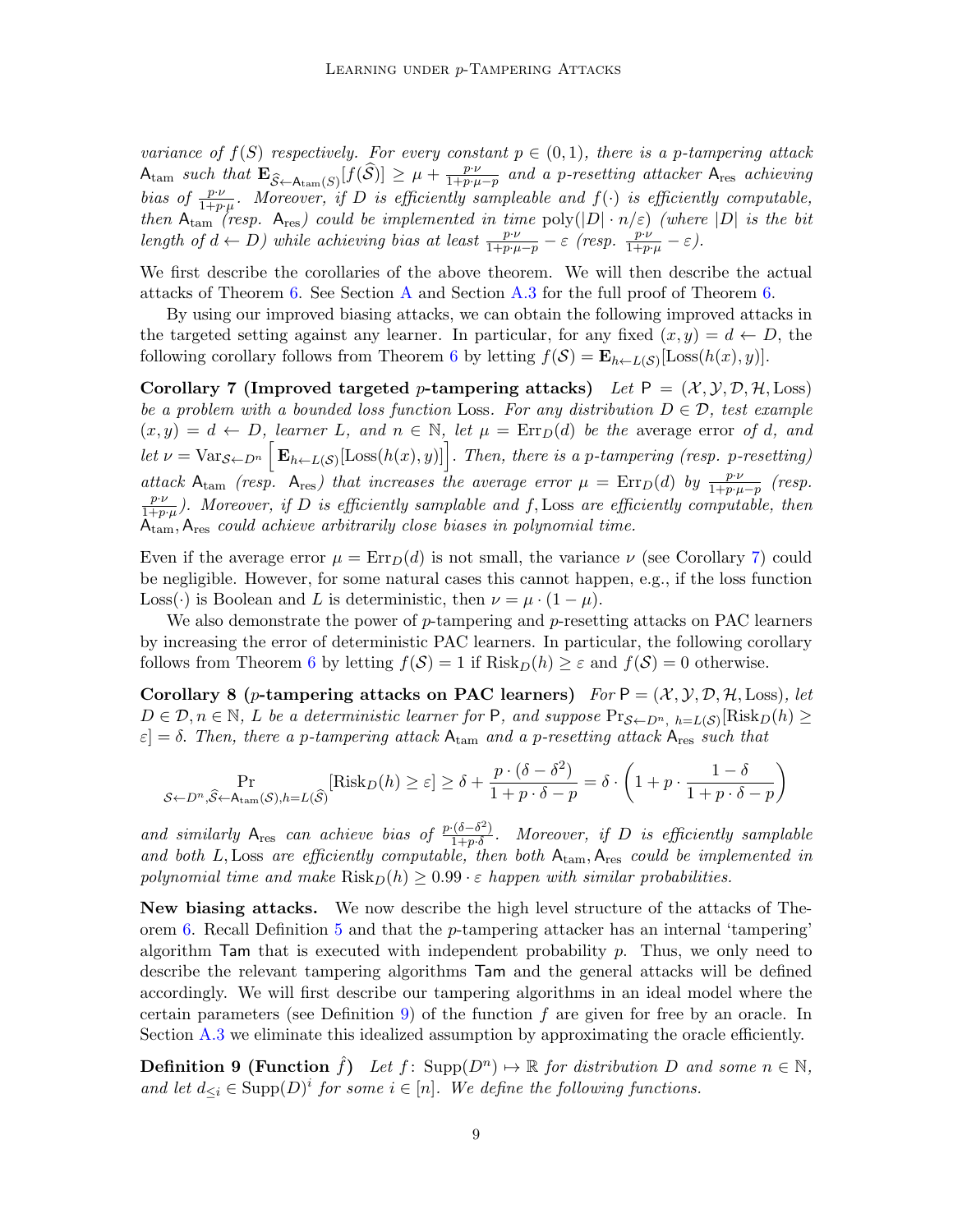- $f_{d_{\leq i}}(\cdot)$  is a function defined as  $f_{d_{\leq i}}(d_{\geq i+1}) = f(z)$  where  $z = (d_{\leq i}, d_{\geq i+1}) = (d_1, \ldots, d_n)$ .
- $\hat{f}[d_{\leq i}] = \mathbf{E}_{d_{\geq i+1} \leftarrow D^{n-i}}[f_{d_{\leq i}}(d_{\geq i+1})]$ . We also use  $\mu = \hat{f}[\emptyset]$  to denote  $\hat{f}[d_{\leq 0}] = \mathbf{E}[f(S)]$ .

The key idea in both of our attacks is to design them (efficiently) based on oracle access to  $\hat{f}$ . The point is that  $\hat{f}$  could later be approximated withing arbitrarily small  $1/\text{poly}(n)$ factors, thus leading to sufficiently close approximations of our attacks. After describing the 'ideal' version of the attacks, we will then make them efficient by approximating  $f$ .

We describe both of the attacks using functions with range  $[-1, +1]$  instead. To get the results of Theorem [6](#page-7-1) we simply need to scale the parameters back appropriately.

Our Ideal  $p$ -Tam attack below, might repeat a loop indefinitely, in Section [A.3,](#page-18-0) we show that one can cut this loop after a large enough polynomial number of rounds.

#### Construction 1 (Ideal  $p$ -Tam):

Let D be an arbitrary distribution, and let  $f: Supp(D)^n \mapsto [-1,+1]$  be an arbitrary function. For any  $i \in [n]$ , given a prefix  $d_{\leq i-1} \in \text{Supp}(D)^{i-1}$ ,<sup>[13](#page-9-0)</sup> ideal p-Tam is a p-tampering attack defined as follows.

- <span id="page-9-1"></span>1. Let  $r[d_{\leq i}] = \frac{1-\hat{f}[d_{\leq i}]}{3-n-(1-n)\cdot\hat{f}[d_{\leq i}]}$  $\frac{1 - f [u \leq i]}{3 - p - (1 - p) \cdot \hat{f} [d \leq i - 1]}$
- 2. Return  $d_i$  with probability  $1 r[d_{\leq i}]$ , otherwise sample  $d_i \leftarrow D$  and go to step 1.

<span id="page-9-2"></span>We now describe our *p*-resetting attack.

#### Construction 2 (Ideal  $p$ -Res):

Let D be an arbitrary distribution, and let  $f: Supp(D)^n \mapsto [-1,+1]$ . For any  $i \in [n]$ , and given a prefix  $d_{\leq i-1} \in \text{Supp}(D)^{i-1}$ , the p-Res tampering algorithm works as follows.

- 1. Let  $r[d_{\leq i}] = \frac{1-\hat{f}[d_{\leq i}]}{2+p\cdot(1+\hat{f}[d_{\leq i-1}])}$ .
- 2. With probability  $1 r[d_{\leq i}]$  output the given  $d_i$ .
- 3. Otherwise sample  $d'_i \leftarrow D$  (i.e., 'reset'  $d_i$ ) and return  $d'_i$ .

See Section [A](#page-15-3) for full proof of Theorem [6](#page-7-1) using attacks of Constructions [1](#page-9-1) and [2.](#page-9-2)

## 4. Feasibility of PAC Learning under (Variants of)  $p$ -Tampering Attacks

In this section, we study the non-targeted case where PAC learning could be defined. We show that realizable problems that are PAC learnable (without attacks), are usually PAC learnable under p-tampering attacks as well. Essentially we bound the probability of some bad event happening (see Definition [11\)](#page-10-0) in a manner similar to Occam algorithms [\(Blumer et al.](#page-12-11), [1987\)](#page-12-11) by relying on the realizability assumption and relying on the specific property of the p-tampering attacks. In particular, we crucially rely on the fact that any p-tampering distribution  $\tilde{D}$  of a distribution D contains a  $(1 - p) \cdot D$  measure in itself. In fact, we show (see Theorem [16\)](#page-11-2) that in a close scenario to p-tampering in which the adversary can choose the  $(\leq p$  fraction of the) tampering locations, PAC learning might suddenly become impossible. This shows that the 'mistake-free' nature of p-tampering is indeed *not* enough for PAC learnability.<sup>[14](#page-9-3)</sup>

<span id="page-9-0"></span><sup>13.</sup> Note that here  $d_i$  is the 'original' untampered value for block i, while  $d_1, \ldots, d_{i-1}$  might be the result of tampering.

<span id="page-9-3"></span><sup>14.</sup> We note that bounded-budget noise and in fact malicious has also been discussed outside of PAC learning; e.g., [\(Angluin et al.,](#page-12-12) [1997\)](#page-12-12) in the membership query model of Angluin [\(Angluin,](#page-12-13) [1987\)](#page-12-13).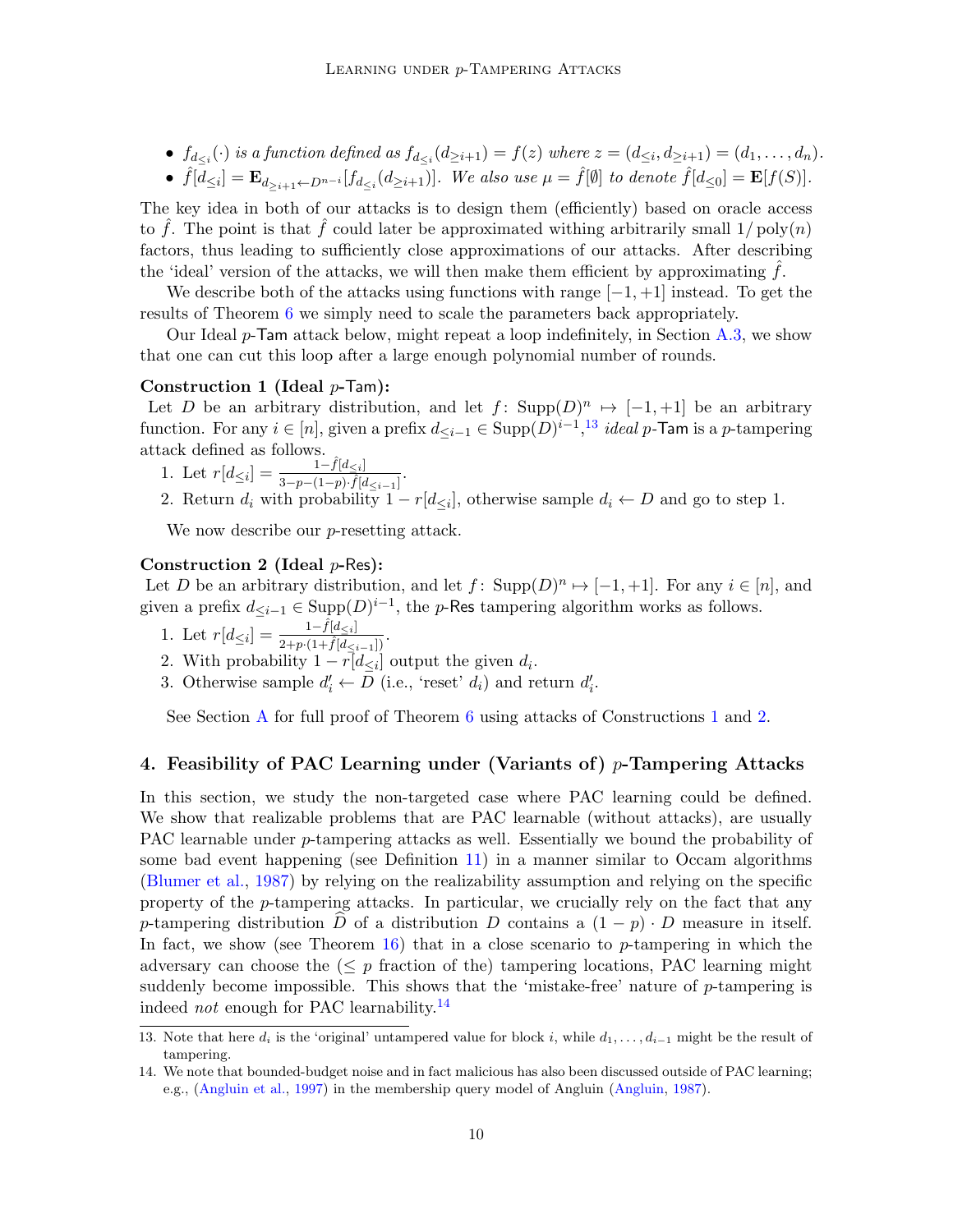**Definition 10** For problem  $P = (\mathcal{X}, \mathcal{Y}, \mathcal{D}, \mathcal{H}, \text{Loss})$ , distribution  $D \in \mathcal{D}$ , and training sequence  $S = ((x_1, y_1), \ldots, (x_n, y_n)) \leftarrow D^n$ , we say that the event  $\textsf{Bad}_{\varepsilon}(D, S)$  holds, if there exists an  $h \in \mathcal{H}$  such that  $h(x_i) = y_i$  for every  $i \in [n]$  and  $Risk_D(h) > \varepsilon$ .

<span id="page-10-0"></span>**Definition 11 (Special PAC Learnability)** A realizable problem  $P = (\mathcal{X}, \mathcal{Y}, \mathcal{D}, \mathcal{H}, \text{Loss})$ is called special  $(\varepsilon(n), \delta(n))$ -PAC learnable if for all  $D \in \mathcal{D}, n \in \mathbb{N}$ ,  $Pr_{\mathcal{S} \leftarrow D^{n}}[\text{Bad}_{\varepsilon}(D, \mathcal{S})] \leq$  $\delta(n)$ . Special  $(\varepsilon(n), \delta(n))$ -PAC learnability under poisoning attacks is defined similarly, where the inequality holds for every  $A \in A_D$  tampering with the training set  $S \leftarrow A(S)$ .

It is easy to see that if P is special  $(\varepsilon(n), \delta(n))$ -PAC learnable, then it is  $(\varepsilon(n), \delta(n))$ -PAC learnable through a 'canonical' learner  $L$  who simply finds and outputs a hypothesis  $h$ consistent with the training sample set  $S$ . Such an h always exists due to the realizability assumption. In fact, many *efficient* PAC learning results follow this very recipe.<sup>[15](#page-10-1)</sup> That motivates our next definition.

**Definition 12 (Efficient Realizability)** We say that the problem  $P = (\mathcal{X}, \mathcal{Y}, \mathcal{D}, \mathcal{H}, \text{Loss})$ is efficiently realizable, if there is a polynomial-time algorithm M, such that for all  $D \in \mathcal{D}$ , and all  $S \leftarrow D^n$ ,  $M(S)$  outputs some  $h \in \mathcal{H}$  such that  $Risk_D(h) = 0$ .

<span id="page-10-2"></span>**Theorem 13 (PAC learning under p-tampering)** For any  $p \in (0,1)$ , if a realizable problem  $P = (X, Y, D, H, Loss)$  is  $(\varepsilon(n), \delta(n))$ -special PAC learnable, then for any  $q \in (0, 1-\delta)$ p), P is also  $(\varepsilon'(m), \delta'(m))$ -special PAC learnable under p-tampering poisoning attacks for  $\varepsilon'(m) = \varepsilon(m \cdot (1-p-q)), \delta'(m) = e^{-2m \cdot q^2} + \delta(m \cdot (1-p-q)).$  Thus, if P is efficiently realizable and special PAC learnable, then  $P$  is also efficiently PAC learnable under p-tampering.

**Proof** Suppose we sample  $S \leftarrow D^m$ . By a Chernoff bound, an adversary that tampers with each of the examples in  $S$  independently with probability  $p$ , will not change more than a  $p + q$  fraction of the elements of S except with probability at most  $e^{-2mq^2}$ . Thus, with high probability, at least  $(1 - p - q) \cdot m \ge n$  examples in the tampered training sequence  $\widehat{S}$ are sampled from D without any control from the adversary. Since P is special  $(\varepsilon(n), \delta(n))$ -PAC learnable, with probability at least  $1 - \delta(n)$ , these n 'untampered' examples from D will eliminate any hypothesis with risk larger than  $\varepsilon$ . Since the tampered sequence  $\hat{S}$  of a p-tampering attack is in  $\text{Supp}(D)^n$ , due to realizability, there is at least one h such that  $Risk_D(h) = 0$ . Hence, the learner can still find and output at least one  $h \in \mathcal{H}$  for which Risk $p(h) \leq \varepsilon$ . If further, P is efficiently realizable, h can be found in polynomial time.

**Bounded Budget Attackers.** A p-tampering attacker does not have a control over which training examples become tamperable, and they each become so with independent probability p. Here we define two types of tampering attackers who do have control over which examples they tamper with, yet with a 'bounded budged' limiting the number of such instances. Our definitions are inspired by the notions of adaptive corruption [\(Canetti et al.,](#page-12-8) [1996\)](#page-12-8)

<span id="page-10-1"></span><sup>15.</sup> For example, properly learning monomials [\(Valiant](#page-14-0), [1984](#page-14-0)), or using 3-CNF formulae to learn 3-term DNF formulae [\(Pitt and Valiant](#page-14-14), [1988\)](#page-14-14); the latter is an example of realizable but not proper learning. As an example where the realizability assumption does not necessarily hold, see e.g., [\(Diochnos,](#page-13-12) [2016\)](#page-13-12), for learning monotone monomials under a class of distributions - including uniform.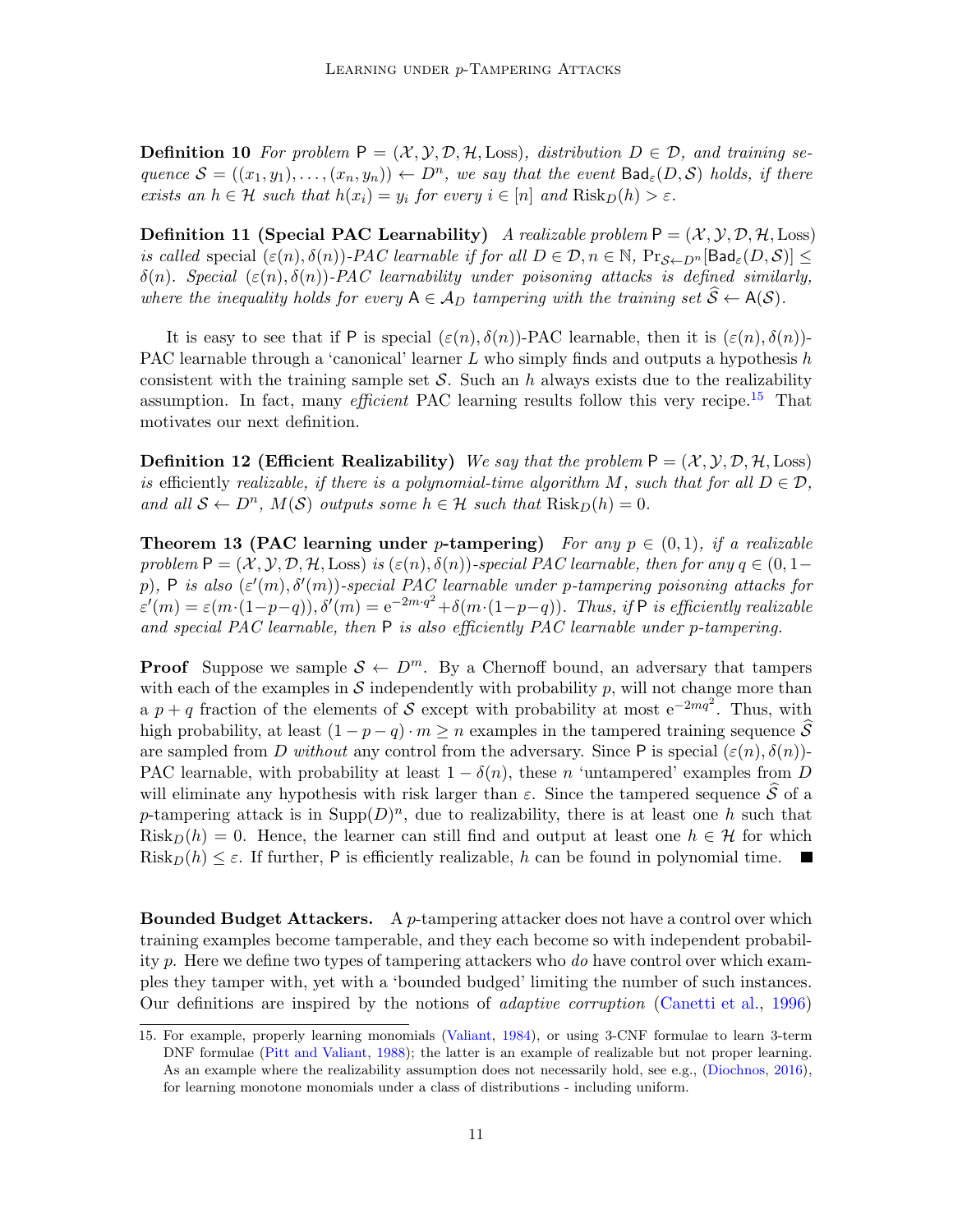and strong adaptive corruption defined by Goldwasser, Kalai, and Park [\(Goldwasser et al.,](#page-13-8) [2015\)](#page-13-8) in the secure multi-party (coin-flipping) protocols.

**Definition 14 (p-budget tampering)** The class of strong p-budget tampering attacks  $\mathcal{A}_{\text{bud}}^p = \cup_{D \in \mathcal{D}} \mathcal{A}_D$  is defined as follows. For  $D \in \mathcal{D}$ , any  $A \in \mathcal{A}_D$  has a (randomized) tampering algorithm Tam such that:

- <span id="page-11-1"></span>1. Given oracle access to D,  $\text{Tam}^D(\cdot)$  always outputs something in Supp(D).
- 2. Given any training sequence  $S = (d_1, \ldots, d_n)$ , the tampered output  $\widehat{S} = (\widehat{d}_1, \ldots, \widehat{d}_n)$ is generated by A inductively (over  $i \in [n]$ ) as  $\widehat{d}_i \leftarrow \text{Tam}^D(1^n, \widehat{d}_1, \ldots, \widehat{d}_{i-1}, d_i)$ .
- 3. The number of location i where  $\textsf{Tam}$  changes  $d_i$  is bounded:  $|\{i \mid d_i \neq \hat{d}_i\}| \leq p \cdot n$ .

Weak p-budged tampering attacks are defined similarly, with the following difference. The tampering circuit's execution  $\textsf{Tam}^D(1^n, \widehat{d}_1, \ldots, \widehat{d}_{i-1}, d_1, \ldots, d_{i-1})$  is not given  $d_i$ , but it could either output  $\hat{d}_i \in \text{Supp}(D)$  or a special symbol  $\bot$ , in which case  $A_D$  will choose  $\hat{d}_i = d_i$ .

In Theorem [15,](#page-11-0) we extend Theorem [13](#page-10-2) and prove that PAC learning is possible under weak p-budget poisoning attacks. This positive result holds even if the tampering algorithm is given all the history of tampered and untampered blocks (i.e., it is given given input  $(1^n, \hat{d}_1, \ldots, \hat{d}_{i-1}, d_1, \ldots, d_i)$ ). See Section [B](#page-24-1) for a proof.

<span id="page-11-0"></span>Theorem 15 (PAC learning under weak p-budget attacks) For any  $p \in (0,1)$ , if a realizable problem  $P = (X, Y, \mathcal{D}, \mathcal{H}, \text{Loss})$  is  $(\varepsilon(n), \delta(n))$ -special PAC learnable, then, P is also  $(\varepsilon(n \cdot (1-p)), \delta(n \cdot (1-p)))$ -special PAC learnable under weak p-budget tampering.

<span id="page-11-2"></span>In contrast to Theorem [15,](#page-11-0) the following theorem shows that, in general, PAC learning (of PAC learnable problems) is not possible under strong p-budget poisoning attacks.

Theorem 16 (Impossibility of PAC learning under strong  $p$ -budget tampering) For any constant  $p \in (0, 1)$ , there is a problem  $P = (\mathcal{X}, \mathcal{Y}, \mathcal{D}, \mathcal{H}, \text{Loss})$  that is PAC learnable (when no attack happens), but it is not PAC learnable under strong p-budget tampering.

**Proof** Suppose  $\mathcal{X} = [k]$  for a constant k where  $1/p < k \leq 2/p$ . (Such integer k exists because  $p < 1$  implies  $2/p - 1/p > 1$ . Let  $\mathcal{Y} = \{0, 1\}$ , and suppose  $\mathcal{D}$  consists of all  $(x, c(x))_{x \leftarrow \mathcal{X}}$  where  $x \leftarrow \mathcal{X}$  is the uniform sample from  $\mathcal{X}$  and c is an an arbitrary function (concept) in  $\mathcal{Y}^{\mathcal{X}}, \mathcal{H}$  contains all of  $\mathcal{Y}^{\mathcal{X}},$  and  $\text{Loss}(b_0, b_1) = |b_0 - b_1|$  is natural for classifiers.

PAC learnability of P trivially follows from the fact that  $|\mathcal{X}| = k$  is finite. Therefore, enough samples will reveal the concept function c (defined through  $D$ ) completely. On the other hand, consider two concepts  $c_0, c_1$  where  $c_0(x) = 0$  for all  $x \in [k]$ , and  $c_1(x) = 0$  for all  $x \in [k-1]$  and  $c_1(k) = 1$ . Let  $D_0 \equiv (U, c_0(U))$ . Consider the following strong p-budget tampering attacks  $A_D$  for  $D \in \{D_0, D_1\}$ : whenever  $d_i = (k, b)$  for  $b \in \{0, 1\}$ ,  $A_D$  substitutes  $d_i$  with  $d_i = (0, 0)$ . If A<sub>D</sub> manages to tamper with all  $d_i = (k, b)$  examples, then the (tampered) training examples would be identically distributed for both cases of  $D_0, D_1$ . On the other hand, the probability that  $A_D$  runs out of its  $p \cdot n$  tampering budget is  $2^{\Omega(-n)}$  which is at most  $o(n)$  for sufficiently larger n. Therefore, if there is any  $(\varepsilon(n), \delta(n))$  PAC learning for P under such strong p-tampering attacks, it would require  $\varepsilon(n)+\delta(n) \geq \Omega(1/k) \geq \Omega(1/p)$ .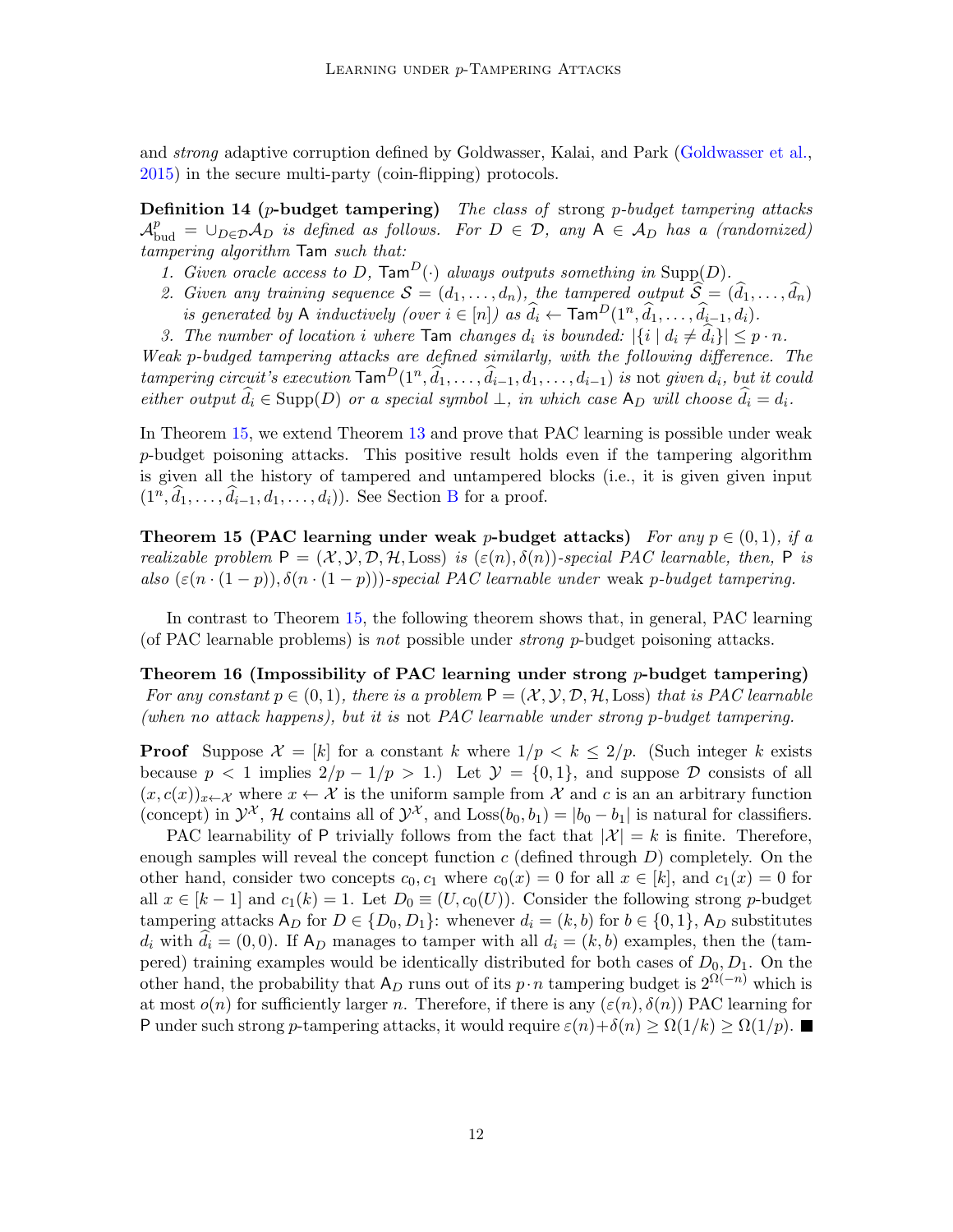# References

<span id="page-12-13"></span>Dana Angluin. Queries and Concept Learning. Machine Learning, 2(4):319–342, 1987.

- <span id="page-12-12"></span>Dana Angluin, Martins Krikis, Robert H. Sloan, and György Turán. Malicious Omissions and Errors in Answers to Membership Queries. Machine Learning, 28(2-3):211–255, 1997.
- <span id="page-12-4"></span>Yonatan Aumann and Yehuda Lindell. Security against covert adversaries: Efficient protocols for realistic adversaries. Theory of cryptography, pages 137–156, 2007.
- <span id="page-12-9"></span>Per Austrin, Kai-Min Chung, Mohammad Mahmoody, Rafael Pass, and Karn Seth. On the impossibility of cryptography with tamperable randomness. In International Cryptology Conference, pages 462–479. Springer, 2014.
- <span id="page-12-2"></span>Pranjal Awasthi, Maria Florina Balcan, and Philip M. Long. The power of localization for efficiently learning linear separators with noise. In Proceedings of the 46th Annual ACM Symposium on Theory of Computing, pages 449–458. ACM, 2014.
- <span id="page-12-10"></span>Salman Beigi, Omid Etesami, and Amin Gohari. Deterministic randomness extraction from generalized and distributed santha–vazirani sources. SIAM Journal on Computing, 46  $(1):1-36, 2017.$
- <span id="page-12-0"></span>Gyora M. Benedek and Alon Itai. Learnability with Respect to Fixed Distributions. Theoretical Computer Science, 86(2):377–390, 1991.
- <span id="page-12-7"></span>Iddo Bentov, Ariel Gabizon, and David Zuckerman. Bitcoin beacon. arXiv preprint arXiv:1605.04559, 2016.
- <span id="page-12-5"></span>Battista Biggio, Giorgio Fumera, and Fabio Roli. Security evaluation of pattern classifiers under attack. IEEE transactions on knowledge and data engineering, 26(4):984–996, 2014.
- <span id="page-12-11"></span>Anselm Blumer, Andrzej Ehrenfeucht, David Haussler, and Manfred K. Warmuth. Occam's Razor. Information Processing Letters, 24(6):377–380, 1987.
- <span id="page-12-3"></span>Anselm Blumer, A. Ehrenfeucht, David Haussler, and Manfred K. Warmuth. Learnability and the Vapnik-Chervonenkis dimension. Journal of the ACM, 36(4):929–965, October 1989.
- <span id="page-12-1"></span>Nader H. Bshouty, Nadav Eiron, and Eyal Kushilevitz. PAC learning with nasty noise. Theoretical Computer Science, 288(2):255–275, 2002.
- <span id="page-12-8"></span>Ran Canetti, Uriel Feige, Oded Goldreich, and Moni Naor. Adaptively secure multi-party computation. In 28th Annual ACM Symposium on Theory of Computing, pages 639–648, Philadephia, PA, USA, May 22–24, 1996. ACM Press.
- <span id="page-12-6"></span>Nicholas Carlini and David A. Wagner. Towards Evaluating the Robustness of Neural Networks. In 2017 IEEE Symposium on Security and Privacy, SP 2017, San Jose, CA, USA, May 22-26, 2017, pages 39–57, 2017.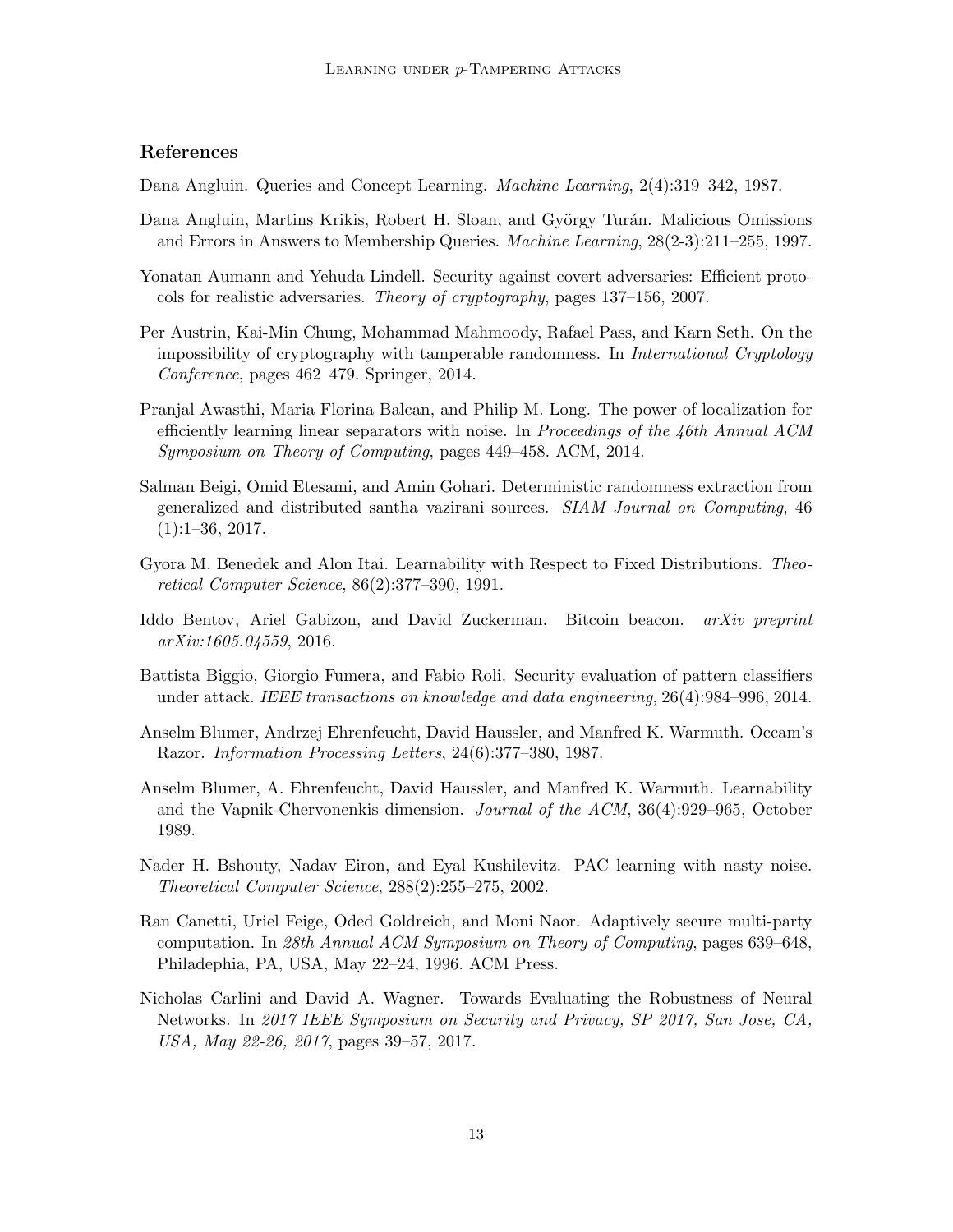- <span id="page-13-9"></span>Benny Chor and Oded Goldreich. Unbiased bits from sources of weak randomness and probabilistic communication complexity. In Proc. 26th FOCS, pages 429–442. IEEE, 1985.
- <span id="page-13-12"></span>Dimitrios I. Diochnos. On the Evolution of Monotone Conjunctions: Drilling for Best Approximations. In ALT, pages 98–112, 2016.
- <span id="page-13-11"></span>Yevgeniy Dodis and Yanqing Yao. Privacy with imperfect randomness. In Annual Cryptology Conference, pages 463–482. Springer, 2015.
- <span id="page-13-10"></span>Yevgeniy Dodis, Shien Jin Ong, Manoj Prabhakaran, and Amit Sahai. On the (Im)possibility of Cryptography with Imperfect Randomness. In FOCS: IEEE Symposium on Foundations of Computer Science (FOCS), 2004.
- <span id="page-13-13"></span>Cynthia Dwork, Guy N Rothblum, and Salil Vadhan. Boosting and differential privacy. In Foundations of Computer Science (FOCS), 2010 51st Annual IEEE Symposium on, pages 51–60. IEEE, 2010.
- <span id="page-13-2"></span>Andrzej Ehrenfeucht, David Haussler, Michael J. Kearns, and Leslie G. Valiant. A General Lower Bound on the Number of Examples Needed for Learning. Information and Computation, 82(3):247–261, 1989.
- <span id="page-13-6"></span>Uriel Feige, Yishay Mansour, and Robert Schapire. Learning and inference in the presence of corrupted inputs. In Conference on Learning Theory, pages 637–657, 2015.
- <span id="page-13-8"></span>Shafi Goldwasser, Yael Tauman Kalai, and Sunoo Park. Adaptively secure coin-flipping, revisited. In International Colloquium on Automata, Languages, and Programming, pages 663–674. Springer, 2015.
- <span id="page-13-4"></span>Carlos R. González and Yaser S. Abu-Mostafa. Mismatched training and test distributions can outperform matched ones. Neural Computation, 27(2):365–387, 2015.
- <span id="page-13-5"></span>Ian Goodfellow, Jonathon Shlens, and Christian Szegedy. Explaining and Harnessing Adversarial Examples. In ICLR, 2015. URL <http://arxiv.org/abs/1412.6572>.
- <span id="page-13-3"></span>Iftach Haitner, Yuval Ishai, Eyal Kushilevitz, Yehuda Lindell, and Erez Petrank. Black-box constructions of protocols for secure computation. Cryptology ePrint Archive, Report 2010/164, 2010. <http://eprint.iacr.org/2010/164>.
- <span id="page-13-0"></span>Michael J. Kearns and Ming Li. Learning in the Presence of Malicious Errors. SIAM Journal on Computing, 22(4):807–837, 1993.
- <span id="page-13-1"></span>Saeed Mahloujifar and Mohammad Mahmoody. Blockwise p-tampering attacks on cryptographic primitives, extractors, and learners. In Theory of Cryptography Conference, pages 245–279. Springer, 2017.
- <span id="page-13-7"></span>Yishay Mansour, Aviad Rubinstein, and Moshe Tennenholtz. Robust probabilistic inference. In Proceedings of the twenty-sixth annual ACM-SIAM symposium on Discrete algorithms, pages 449–460. SIAM, 2014.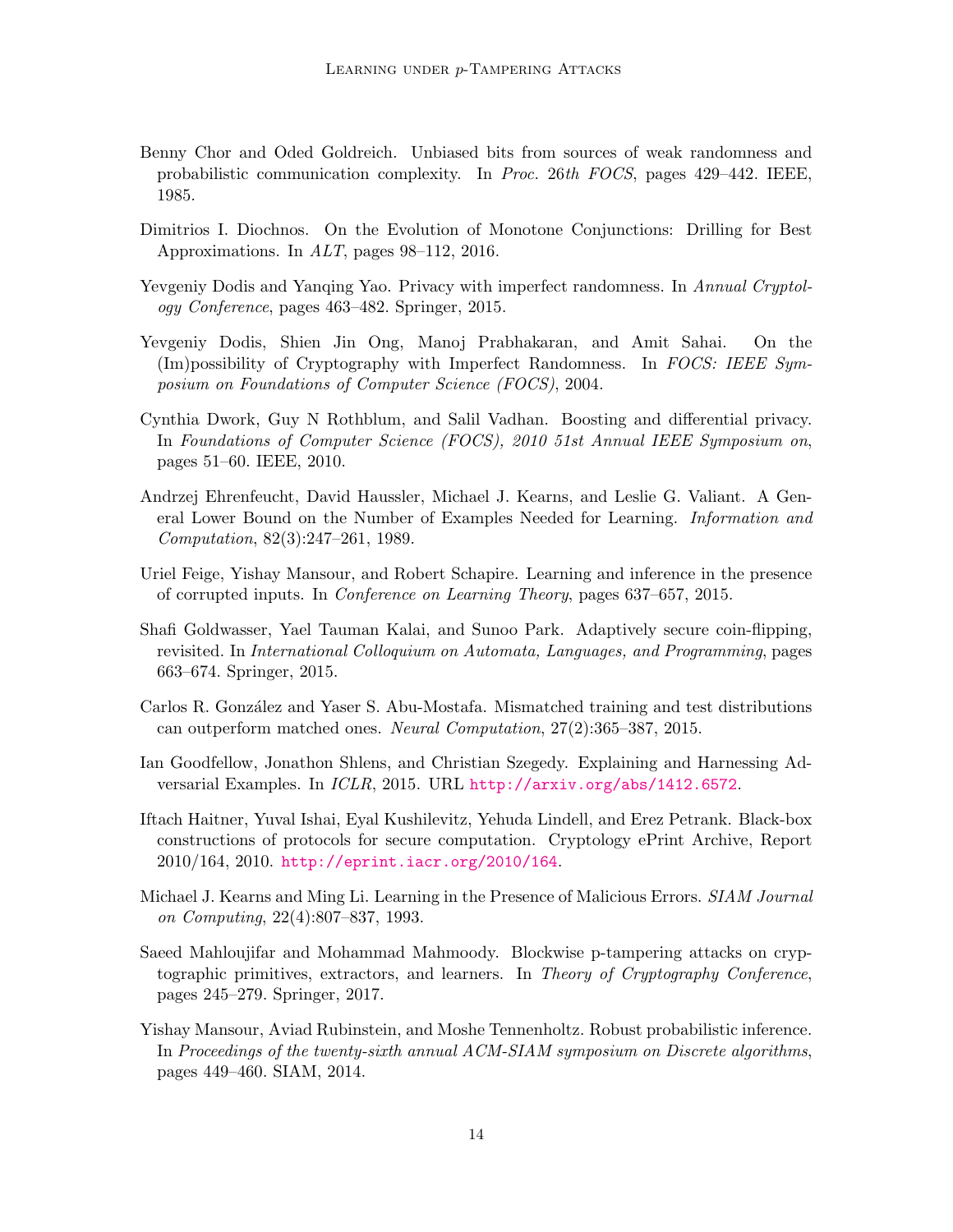- <span id="page-14-9"></span>Seyed-Mohsen Moosavi-Dezfooli, Alhussein Fawzi, and Pascal Frossard. DeepFool: A Simple and Accurate Method to Fool Deep Neural Networks. In CVPR, pages 2574–2582, 2016.
- <span id="page-14-10"></span>Satoshi Nakamoto. Bitcoin: A peer-to-peer electronic cash system, 2008.
- <span id="page-14-8"></span>Blaine Nelson, Benjamin IP Rubinstein, Ling Huang, Anthony D Joseph, Steven J Lee, Satish Rao, and JD Tygar. Query strategies for evading convex-inducing classifiers. Journal of Machine Learning Research, 13(May):1293–1332, 2012.
- <span id="page-14-14"></span>Leonard Pitt and Leslie G. Valiant. Computational limitations on learning from examples. Journal of the ACM, 35(4):965–984, 1988.
- <span id="page-14-13"></span>Omer Reingold, Salil Vadhan, and Avi Wigderson. A note on extracting randomness from santha-vazirani sources. Unpublished manuscript, 2004.
- <span id="page-14-5"></span>Benjamin I.P. Rubinstein, Blaine Nelson, Ling Huang, Anthony D. Joseph, Shing-hon Lau, Satish Rao, Nina Taft, and J.D. Tygar. Antidote: understanding and defending against poisoning of anomaly detectors. In Proceedings of the 9th ACM SIGCOMM conference on Internet measurement conference, pages 1–14. ACM, 2009a.
- <span id="page-14-4"></span>Benjamin I.P. Rubinstein, Blaine Nelson, Ling Huang, Anthony D. Joseph, Shing-hon Lau, Satish Rao, Nina Taft, and J.D. Tygar. Stealthy poisoning attacks on pca-based anomaly detectors. ACM SIGMETRICS Performance Evaluation Review, 37(2):73–74, 2009b.
- <span id="page-14-12"></span>Miklos Santha and Umesh V. Vazirani. Generating quasi-random sequences from semirandom sources. J. Comput. Syst. Sci., 33(1):75–87, 1986.
- <span id="page-14-3"></span>Shiqi Shen, Shruti Tople, and Prateek Saxena. A uror: defending against poisoning attacks in collaborative deep learning systems. In Proceedings of the 32nd Annual Conference on Computer Security Applications, pages 508–519. ACM, 2016.
- <span id="page-14-6"></span>Robert H. Sloan. Four Types of Noise in Data for PAC Learning. Information Processing Letters, 54(3):157–162, 1995.
- <span id="page-14-7"></span>Christian Szegedy, Wojciech Zaremba, Ilya Sutskever, Joan Bruna, Dumitru Erhan, Ian Goodfellow, and Rob Fergus. Intriguing properties of neural networks. In *ICLR*, 2014. URL <http://arxiv.org/abs/1312.6199>.
- <span id="page-14-0"></span>Leslie G. Valiant. A Theory of the Learnable. Communications of the ACM, 27(11):1134– 1142, 1984.
- <span id="page-14-1"></span>Leslie G. Valiant. Learning disjunctions of conjunctions. In *IJCAI*, pages 560–566, 1985.
- <span id="page-14-11"></span>John Von Neumann. 13. various techniques used in connection with random digits. Appl. Math Ser, 12:36–38, 1951.
- <span id="page-14-2"></span>Huang Xiao, Battista Biggio, Gavin Brown, Giorgio Fumera, Claudia Eckert, and Fabio Roli. Is feature selection secure against training data poisoning? In ICML, pages 1689– 1698, 2015.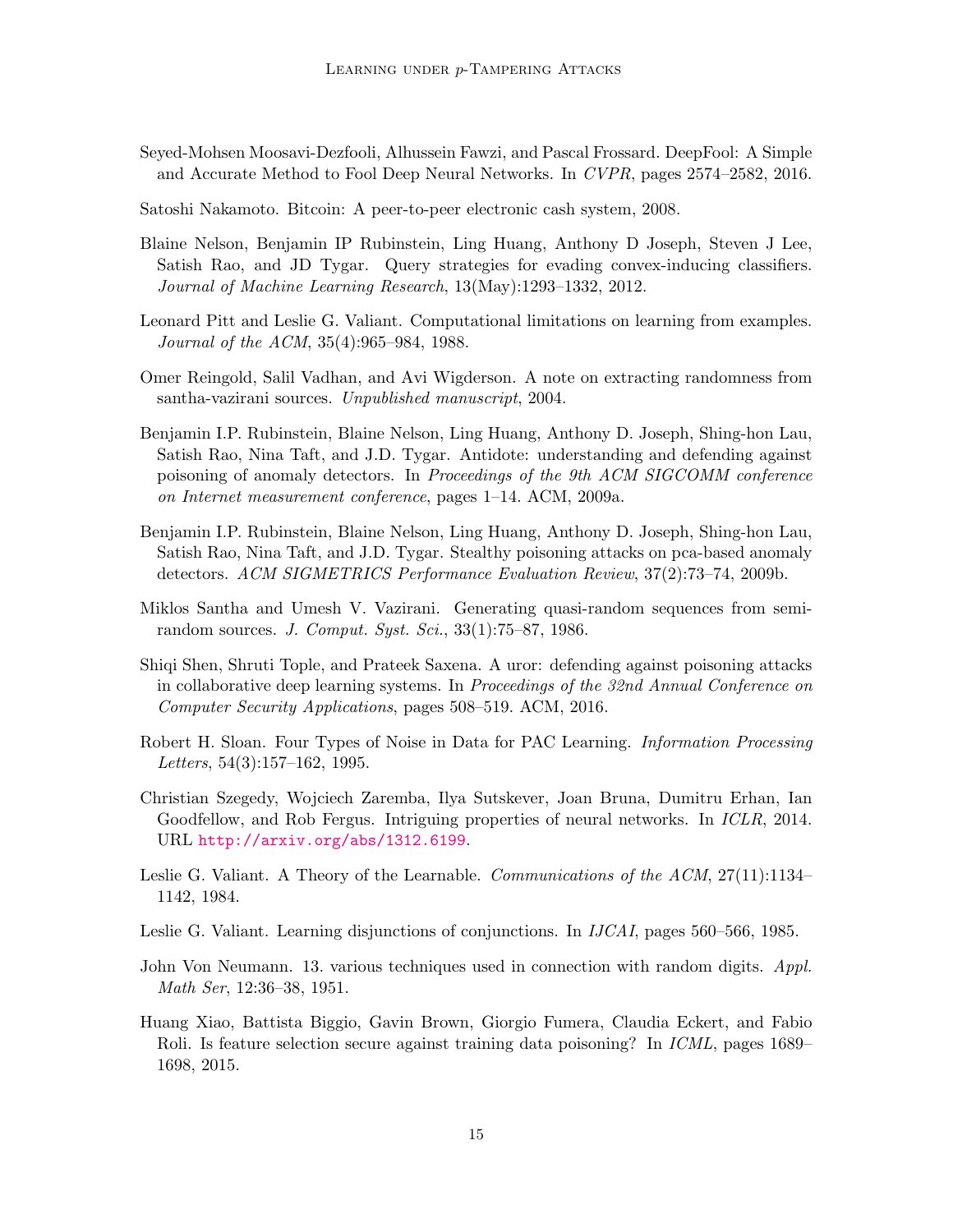- <span id="page-15-0"></span>Huan Xu and Shie Mannor. Robustness and generalization. Machine Learning, 86(3): 391–423, 2012.
- <span id="page-15-2"></span>Weilin Xu, David Evans, and Yanjun Qi. Feature Squeezing: Detecting Adversarial Examples in Deep Neural Networks. CoRR, abs/1704.01155, 2017.
- <span id="page-15-1"></span>Keisuke Yamazaki, Motoaki Kawanabe, Sumio Watanabe, Masashi Sugiyama, and Klaus-Robert Müller. Asymptotic bayesian generalization error when training and test distributions are different. In ICML, pages 1079–1086, 2007.

# <span id="page-15-3"></span>Appendix A. Full Proof of Theorem [6](#page-7-1)

In this section we prove Theorem [6.](#page-7-1)

#### A.1. Proving Theorem [6](#page-7-1) for the  $p$ -Tampering Case

Here we prove that Construction [1](#page-9-1) does have the properties stated for the p-tampering attack of Theorem [6](#page-7-1) when we have access to the idealized oracle. In Section [A.3](#page-18-0) we remove this assumption by approximating the idealized oracle efficiently. All the notation below is with respect to Construction [1.](#page-9-1)

**Proposition 17** Ideal p-Tam attack is well defined. Namely,  $r[d_{\leq i}] \in [0,1]$  for all  $d_{\leq i} \in$  $\text{Supp}(D)^i$ .

**Proof** Both  $\hat{f}[d_{\leq i}]$ ,  $\hat{f}[d_{\leq i-1}]$  are in  $[-1, 1]$ . Therefore  $0 \leq 1 - \hat{f}[d_{\leq i}] \leq 2$  and  $3 - p - (1$  $p) \cdot \hat{f}[d_{\leq i-1}] \geq 2$  which implies  $0 \leq r[d_{\leq i}] \leq 1$ .

<span id="page-15-5"></span>In the following, let  $A_{tan}$  be the p-tampering adversary using tampering algorithm Ideal  $p$ -Tam. $^{16}$  $^{16}$  $^{16}$ 

#### Claim 1:

Let  $\widehat{S} = (\widehat{D}_1, \ldots, \widehat{D}_n)$  be the joint distribution after  $A_{\text{tam}}$  attack is performed on  $S \equiv D^n$ using ideal p-Tam tampering algorithm. For every prefix  $d_{\leq i} \in \text{Supp}(D)^i$  we have:

$$
\frac{\Pr[\widehat{D}_i = d_i | d_{\leq i-1}]}{\Pr[D = d_i]} = \frac{2 - p \cdot (1 - \widehat{f}[d_{\leq i}])}{2 - p \cdot (1 - \widehat{f}[d_{\leq i-1}])}.
$$

**Proof** During its execution, ideal  $p$ -Tam keeps sampling examples and rejecting them until a sample is accepted. For  $\ell \in \mathbb{N}$  we define  $R_{\ell}$  to be the event that is true if the  $\ell$ 'th sample in the tampering algorithm is rejected, conditioned on reaching the  $\ell$ th sample. We have

$$
\Pr[\mathsf{R}_{\ell}] = \sum_{d_i} \Pr[D = d_i] \cdot \left(\frac{1 - \hat{f}[d_{\leq i}]}{3 - p - (1 - p) \cdot \hat{f}[d_{\leq i-1}]}\right)
$$

$$
= \frac{\sum_{d_i} \Pr[D = d_i] \cdot (1 - \hat{f}[d_{\leq i}])}{3 - p - (1 - p) \cdot \hat{f}[d_{\leq i-1}]}
$$

$$
= \frac{1 - \hat{f}[d_{\leq i-1}]}{3 - p - (1 - p) \cdot \hat{f}[d_{\leq i-1}]}
$$

<span id="page-15-4"></span>16. Therefore,  $A_D$ , inductively runs p-Tam over the current sequence with probability p. See Definition [5.](#page-7-0)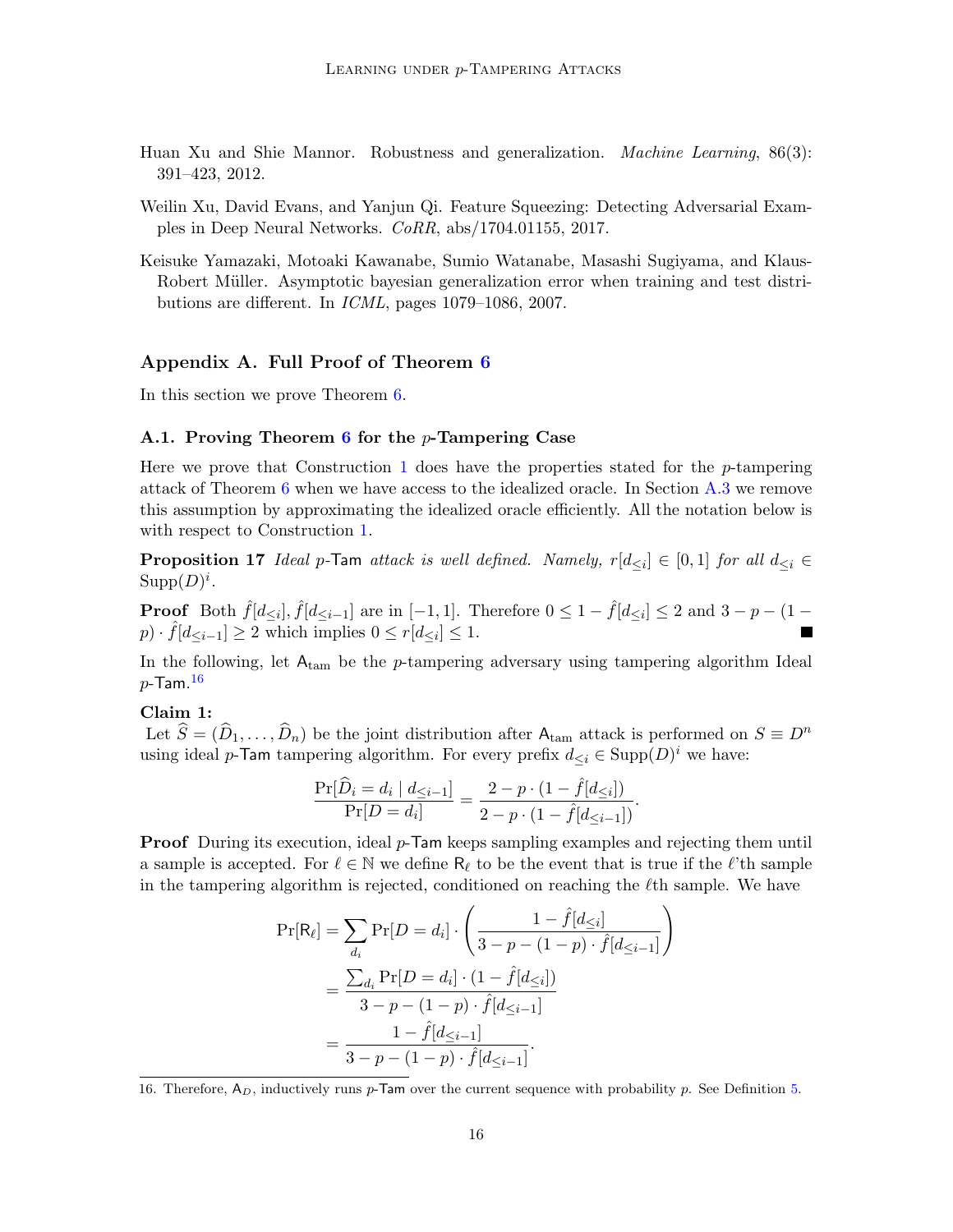Let 
$$
c[d_{\leq i-1}] = \frac{1-\hat{f}[d_{\leq i-1}]}{3-p-(1-p)\cdot\hat{f}[d_{\leq i-1}]}
$$
. Then we have  
\n
$$
\frac{\Pr[\widehat{D}_i = d_i | d_{\leq i-1}]}{\Pr[D = d_i]} = 1 - p + p \cdot \left(\sum_{j=0}^{\infty} (1 - r[d_{\leq i}]) \cdot \prod_{\ell=1}^{j} \Pr[R_{\ell}]\right)
$$
\n
$$
= 1 - p + p \cdot \left(\sum_{j=0}^{\infty} (1 - r[d_{\leq i}]) \cdot c[d_{\leq i-1}]^j\right)
$$
\n
$$
= 1 - p + p \cdot \left(\frac{1 - r[d_{\leq i}]}{1 - c[d_{\leq i-1}]}\right)
$$
\n
$$
= \frac{2 - p + p \cdot \hat{f}[d_{\leq i}]}{2 - p + p \cdot \hat{f}[d_{\leq i-1}]}.
$$

The following corollary follows from Claim [1](#page-15-5) and induction.

Corollary 18 By applying the attack  $A_{\text{tam}}$  based on ideal p-Tam tampering algorithm, the distribution after the attack would be as follows

П

$$
\Pr[\widehat{S} = z] = \frac{2 - p + p \cdot f(z)}{2 - p + p \cdot \mu} \cdot \Pr[S = z].
$$

Corollary 19 The p-tampering attack Atam (based on Ideal p-Tam tampering algorithm) biases  $f(\cdot)$  by  $\frac{p \cdot \nu}{2-p+p \cdot \mu}$  where  $\mu = \mathbf{E}[f(S)], \nu = \text{Var}[f(S)].$ 

**Proof** It holds that  $\mathbf{E}[f(\widehat{S})]$  is equal to:

$$
\sum_{z \in \text{Supp}(D)^n} \Pr[\widehat{S} = z] \cdot f(z) = \sum_{z \in \text{Supp}(D)^n} \frac{2 - p + p \cdot f(z)}{2 - p + p \cdot \mu} \cdot \Pr[S = z] \cdot f(z)
$$

$$
= \frac{2 - p}{2 - p + p \cdot \mu} \cdot \left( \sum_{z \in \text{Supp}(D)^n} \Pr[S = z] \cdot f(z) \right) + \frac{p}{2 - p + p \cdot \mu} \cdot \left( \sum_{z \in \text{Supp}(D)^n} \Pr[S = z] \cdot f(z)^2 \right)
$$

$$
= \frac{(2 - p) \cdot \mu}{2 - p + p \cdot \mu} + \frac{p \cdot (\nu + \mu^2)}{2 - p + p \cdot \mu} = \mu + \frac{p \cdot \nu}{2 - p + p \cdot \mu}.
$$

### A.2. Proving Theorem  $6$  for the  $p$ -Resetting Case

Here we prove that Construction [2](#page-9-2) does have the properties stated for the  $p$ -resetting attack of Theorem  $6$  when we have access to the idealized oracle. In Section  $A.3$  we remove this assumption by approximating the idealized oracle efficiently. All the notation below is with respect to Construction [2.](#page-9-2)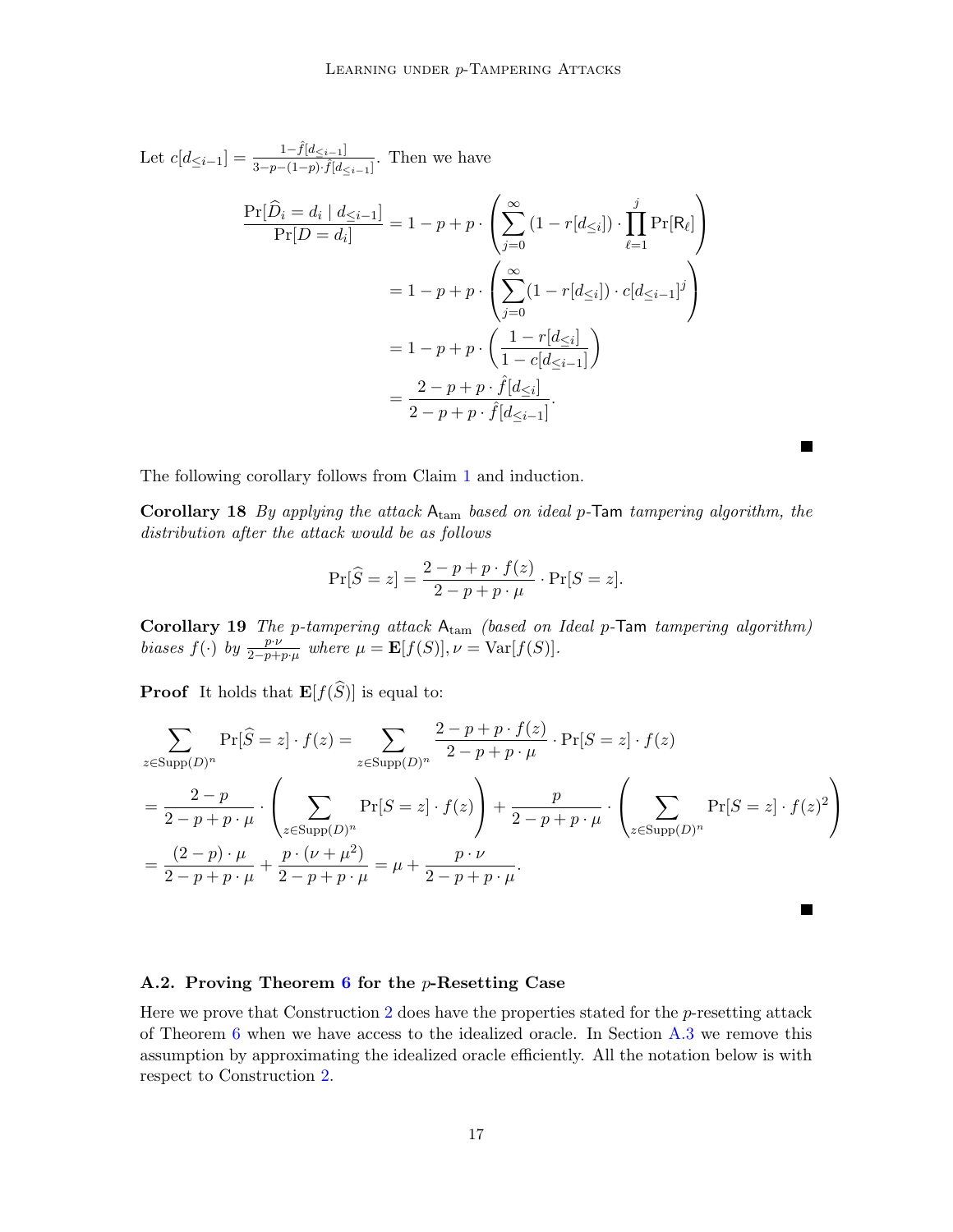**Proposition 20** Ideal p-Res algorithm is well defined. I.e.,  $r[d_{\leq i}] \in [0,1]$  for all  $d_{\leq i} \in$  $\text{Supp}(D)^i$ .

**Proof** We have  $\hat{f}[d_{\leq i}] \in [-1, +1]$  and  $\hat{f}[d_{\leq i-1}] \in [-1, +1]$ . Therefore  $0 \leq 1 - \hat{f}[d_{\leq i}] \leq 2$ and  $2 + p \cdot (1 + \hat{f}[d_{\leq i-1}]) \geq 2$  which implies  $0 \leq r[d_{\leq i}] \leq 1$ .

In the following let  $A_{res}$  be the *p*-tampering adversary using ideal *p*-Res. (See Definition [5.](#page-7-0))

#### Claim 2:

Let  $\widehat{S} = (\widehat{D}_1, \ldots, \widehat{D}_n)$  be the distribution after the attack  $A_{\text{res}}$  (using ideal p-Res tampering algorithm) is performed on  $S \equiv D^n$ . For all  $d_{\leq i} \in \text{Supp}(D)^i$  it holds that:

<span id="page-17-0"></span>
$$
\frac{\Pr[\widehat{D}_i = d_i | d_{\leq i-1}]}{\Pr[D = d_i]} = \frac{2 + p \cdot (1 + \widehat{f}[d_{\leq i}])}{2 + p \cdot (1 + \widehat{f}[d_{\leq i-1}])}.
$$

**Proof** We define  $R_0$  to be the event that is true if the given sample is rejected. We have

$$
\Pr[R_0] = \sum_{d_i} \Pr[D = d_i] \cdot \left(\frac{1 - \hat{f}[d_{\leq i}]}{2 + p \cdot (1 + \hat{f}[d_{\leq i-1}])}\right)
$$
  
= 
$$
\frac{\sum_{d_i} \Pr[D = d_i] \cdot (1 - \hat{f}[d_{\leq i}])}{2 + p \cdot (1 + \hat{f}[d_{\leq i-1}])}
$$
  
= 
$$
\frac{1 - \hat{f}[d_{\leq i-1}]}{2 + p \cdot (1 + \hat{f}[d_{\leq i-1}])}.
$$

Therefore, we conclude that:

$$
\frac{\Pr[\hat{D}_{i} = d_{i} | d_{\leq i-1}]}{\Pr[D = d_{i}]} = 1 - p + p \cdot (1 - r[d_{\leq i}] + \Pr[R_{0}])
$$
  
= 1 - p + p \cdot \left(1 + \frac{\hat{f}[d\_{\leq i}] - \hat{f}[d\_{\leq i-1}]}{2 + p \cdot (1 + \hat{f}[d\_{\leq i-1}])}\right)  
= 1 + p \cdot \left(\frac{\hat{f}[d\_{\leq i}] - \hat{f}[d\_{\leq i-1}]}{2 + p \cdot (1 + \hat{f}[d\_{\leq i-1}])}\right)  
= \frac{2 + p \cdot (1 + \hat{f}[d\_{\leq i}])}{2 + p \cdot (1 + \hat{f}[d\_{\leq i-1}])}.

The following corollary follows from Claim [2](#page-17-0) and induction.

**Corollary 21** By applying attack  $A_{res}$  (using ideal p-Res), the distribution after the attack is:  $P \mid n \mid n \cdot f(x)$ 

**The Second Service** 

$$
\Pr[\widehat{S}=z] = \frac{2+p+p\cdot f(z)}{2+p+p\cdot \mu} \cdot \Pr[S=z].
$$

**Corollary 22** The p-resetting attack  $A_{res}$  (using ideal p-Res) biases the function by  $\frac{p \cdot \nu}{2+p+p \cdot \mu}$ where  $\mu = \mathbf{E}[f(S)], \nu = \text{Var}[f(S)].$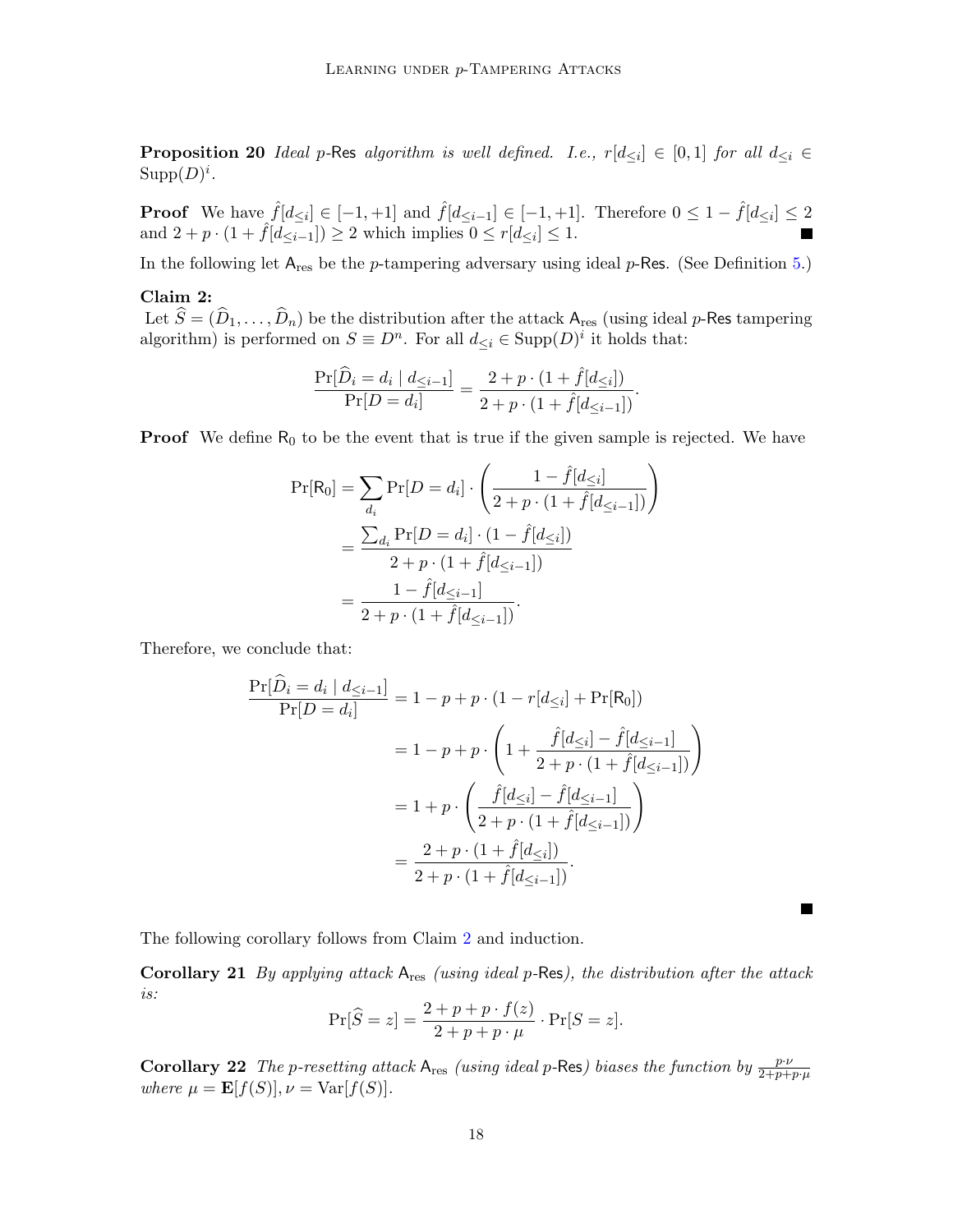**Proof** It holds that  $\widehat{\mu} = \mathbf{E}[f(\widehat{S})]$  is equal to:

$$
\sum_{z \in \text{Supp}(D)^n} \Pr[\widehat{S} = z] \cdot f(z) = \sum_{z \in \text{Supp}(D)^n} \frac{2 + p + p \cdot f(z)}{2 + p + p \cdot \mu} \cdot \Pr[S = z] \cdot f(z)
$$

$$
= \frac{2 + p}{2 + p + p \cdot \mu} \cdot \left( \sum_{z \in \text{Supp}(D)^n} \Pr[S = z] \cdot f(z) \right) + \frac{p}{2 + p + p \cdot \mu} \cdot \left( \sum_{z \in \text{Supp}(D)^n} \Pr[S = z] \cdot f(z)^2 \right)
$$

$$
= \frac{(2 + p) \cdot \mu}{2 + p + p \cdot \mu} + \frac{p(\nu + \mu^2)}{2 + p + p \cdot \mu} = \mu + \frac{p \cdot \nu}{2 + p + p \cdot \mu}.
$$

#### <span id="page-18-0"></span>A.3. Approximating the Ideal Attacks in Polynomial Time

In this subsection, we describe the efficient version of the attacks of Theorem [6](#page-7-1) and prove their properties. We first describe the efficient version of our  $p$ -resetting attack, where achieving efficiency is indeed simpler. We then go over the efficient variant of our  $p$ tampering attack. In both cases, we describe the modifications needed for the tampering algorithms and it is assumed that such tampering algorithms are used by the main efficient attackers (see Definition [5\)](#page-7-0).

#### A.3.1. EFFICIENT p-RESETTING BIASING

The p-resetting attack of Construction [2](#page-9-2) is not efficient since it needs oracle access to the idealized oracle providing partial averages. In general, we can not compute such averages exactly in polynomial time, however in order to make those attacks efficient, we can rely on approximating the partial averages and consequently the corresponding rejection probabilities. To get the efficient version of the attack of Construction [2](#page-9-2) we can pursue the following idea. For every prefix  $d_{\leq i}$ , the efficient attacker first approximates the partial average  $\hat{f}[d_{\leq i}]$ by sampling a sufficiently large polynomial number of random continuations  $d_{\leq n}^{(1)}$  $\leq n-i,\ldots d_{\leq n-i}^{(\ell)}$ and getting the average  $\mathbf{E}_{j\in[\ell]}[f(d_{\leq i}, d_{\leq n-i}^{(j)}]$  as an approximation for the partial average. By Hoeffding inequality, this average is a good approximation of  $\hat{f}[d_{\leq i}]$  with exponentially high probability. Consequently, the rejection probabilities can be approximated well making the final distributions statically close to the distribution of the ideal attack, meaning that the amount of bias is close to the ideal bias as well.

Now we formalize the ideas above.

**Definition 23 (Semi-ideal oracle**  $\tilde{f}[\cdot]$ ) For distribution D, if for all  $d_{\leq i} \in \text{Supp}(D)^i$  we have  $\tilde{f}_{\varepsilon}[d_{\leq i}] \in \hat{f}[d_{\leq i}] \pm \varepsilon$ , then, we call  $\tilde{f}_{\varepsilon}[\cdot]$  an  $\varepsilon$ -approximation of  $\hat{f}[\cdot]$ . For simplicity, and when it is clear from the context, we simply write  $\tilde{f}[\cdot]$  and call it a semi-ideal oracle.

<span id="page-18-1"></span>The following lemma immediately follows from the Hoeffding inequality.

Lemma 24 (Approximating  $f[\cdot]$  efficiently) Consider an algorithm that on inputs  $d_{\leq i}$ and  $\varepsilon$  performs as follows where  $\ell = -10 \ln(\varepsilon/2)/\varepsilon^2$ .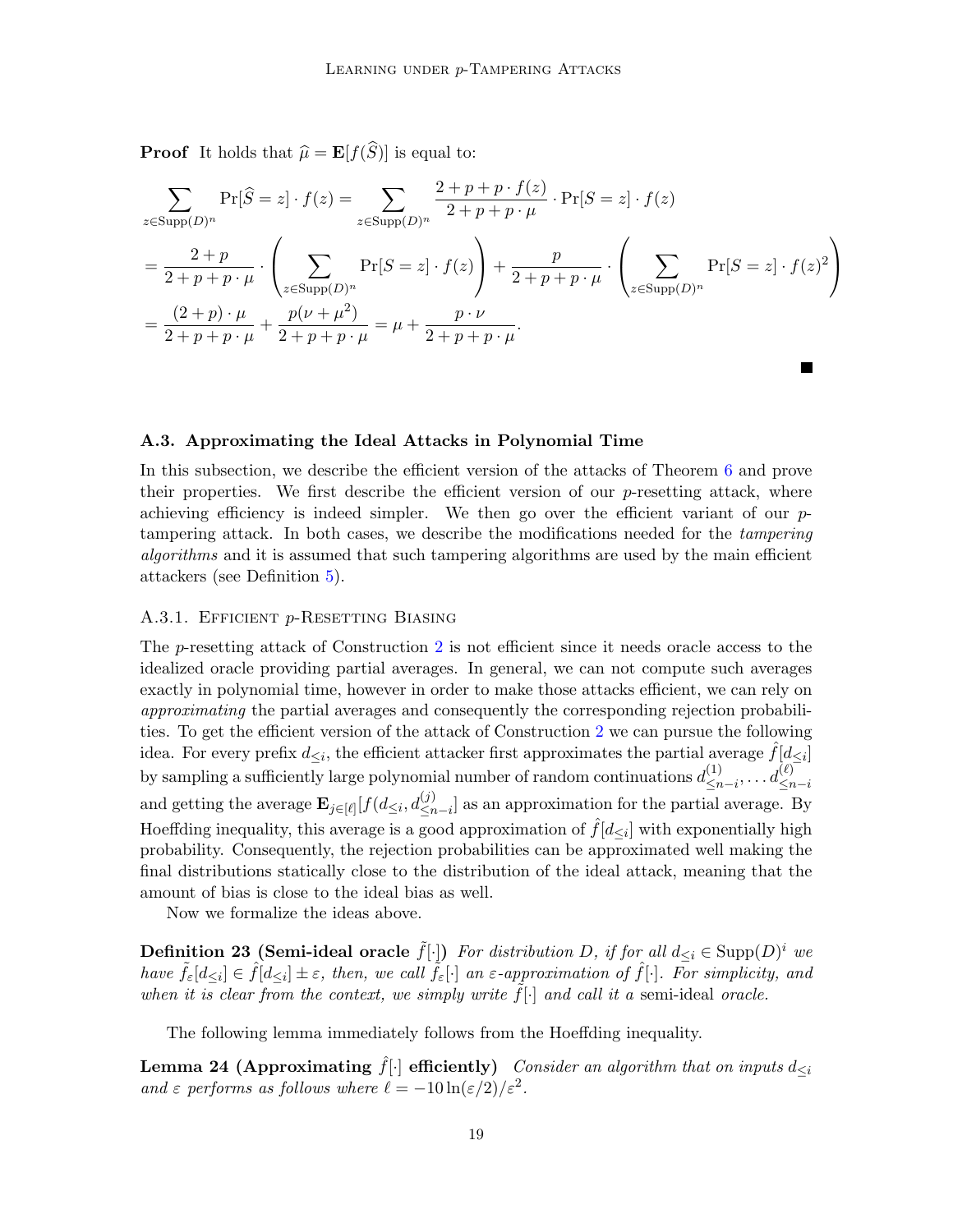- 1. Sample  $(d_{\leq n-i}^1, \ldots, d_{\leq n-i}^{\ell}) \leftarrow (D^{n-i+1})^{\ell}$ .
- 2. Output  $\tilde{f}_{\varepsilon}[d_{\leq i}] = \mathbf{E}_{j \in [\ell]} f(d_{\leq i}, d_{\leq n-i}^j)$ .

Then it holds that  $Pr[|\tilde{f}_{\varepsilon}[d_{\leq i}] - \hat{f}[d_{\leq i}]| \geq \varepsilon] \leq \varepsilon$ .

The above lemma implies that if f is efficiently computable and  $D$  is efficiently samplable, any q-query algorithm can approximate the semi-ideal oracle  $f[\cdot]$  in time poly $(q \cdot n/\varepsilon)$ and total error (of failing in one of the queries) by at most  $\varepsilon$ . Based on this efficient approximation of  $f[\cdot]$ , we now describe our efficient version of the Ideal p-Res attack in the semi-ideal oracle model of  $\tilde{f}[\cdot]$ , by essentially using the semi-ideal oracle  $\tilde{f}[\cdot]$  instead of the ideal oracle  $f[\cdot]$ .

## Construction 3 (Efficient  $p$ -Res):

Efficient  $p$ -Res is the same as ideal  $p$ -Res of Construction [2](#page-9-2) but it calls the semi-ideal oracle  $f_{\varepsilon}[\cdot]$  instead of the ideal oracle  $f[\cdot]$ .

In the following we analyze the bias achieved by the Efficient  $p$ -Res algorithm. We simply pretend that all the queries to the semi-ideal oracle are within  $\pm \varepsilon$  approximation of the ideal oracle, knowing that the error of  $\varepsilon$ -approximating all of the queries is itself at most  $\varepsilon$  and can affect the average also by at most  $O(\varepsilon)$ . First we show that the rejection probabilities are approximated well.

<span id="page-19-0"></span>**Lemma 25** Let r[.] and  $\tilde{r}$ [.] respectively be the rejection probabilities of the Ideal and Efficient p-Res. Then, for every  $d_{\leq i} \in \text{Supp}(D)^i$  we have  $|r[d_{\leq i}] - \tilde{r}[d_{\leq i}]| \leq O(\varepsilon)$ .

**Proof** Let  $p' \in p \pm \varepsilon, q' \in q \pm \varepsilon$  for  $p, q \in (0, 1)$ . We first show that  $\frac{p'}{1+p}$  $\frac{p'}{1+q'} \in \frac{p}{1+}$  $\frac{p}{1+q} \pm O(\varepsilon).$ 

$$
\left|\frac{p'}{1+q'}-\frac{p}{1+q}\right|=\left|\frac{p'-p+p'\cdot q-p\cdot q'}{(1+q)\cdot (1+q')}\right|\leq \left|p'-p+p'\cdot (q-q')+q'\cdot (p'-p)\right|\leq 3\cdot \varepsilon
$$

Now using this general statement we conclude that  $|r[d_{\leq i}] - \tilde{r}[d_{\leq i}]| \leq 3 \cdot \varepsilon$ .

 $\overline{\phantom{a}}$ 

Now we want to argue that when we approximate the p-resetting tampering algorithm's rejection probabilities as proved in Lemma [25,](#page-19-0) it leads to 'close probabilities' of sampling final outputs. We prove the following general lemma that will be also useful for the case of Efficient p-Tam attack. For the case of p-resetting, we only need the special case of  $k = 1$ .

**Notation.** For  $p \in [0,1]$  and distributions  $X, Y$ , by  $Z \equiv (1-p)X + pY$  we denote the distribution Z in which we sample from X with probability  $1 - p$ , and otherwise (i.e., with probability  $p$ ) we sample from  $Y$ .

**Definition 26**  $((p, k, \rho)$ -variations) For any distribution D, function  $\rho$ : Supp $(D) \rightarrow [0, 1]$ , and  $k \in \mathbb{N}$ , the  $(p, k, \rho)$ -variation of D is  $D_{p,k,\rho} \equiv (1-p)D + pZ$ , where Z is defined as follows.

1. Sample  $(d_1, \ldots, d_k) \leftarrow D^k$ .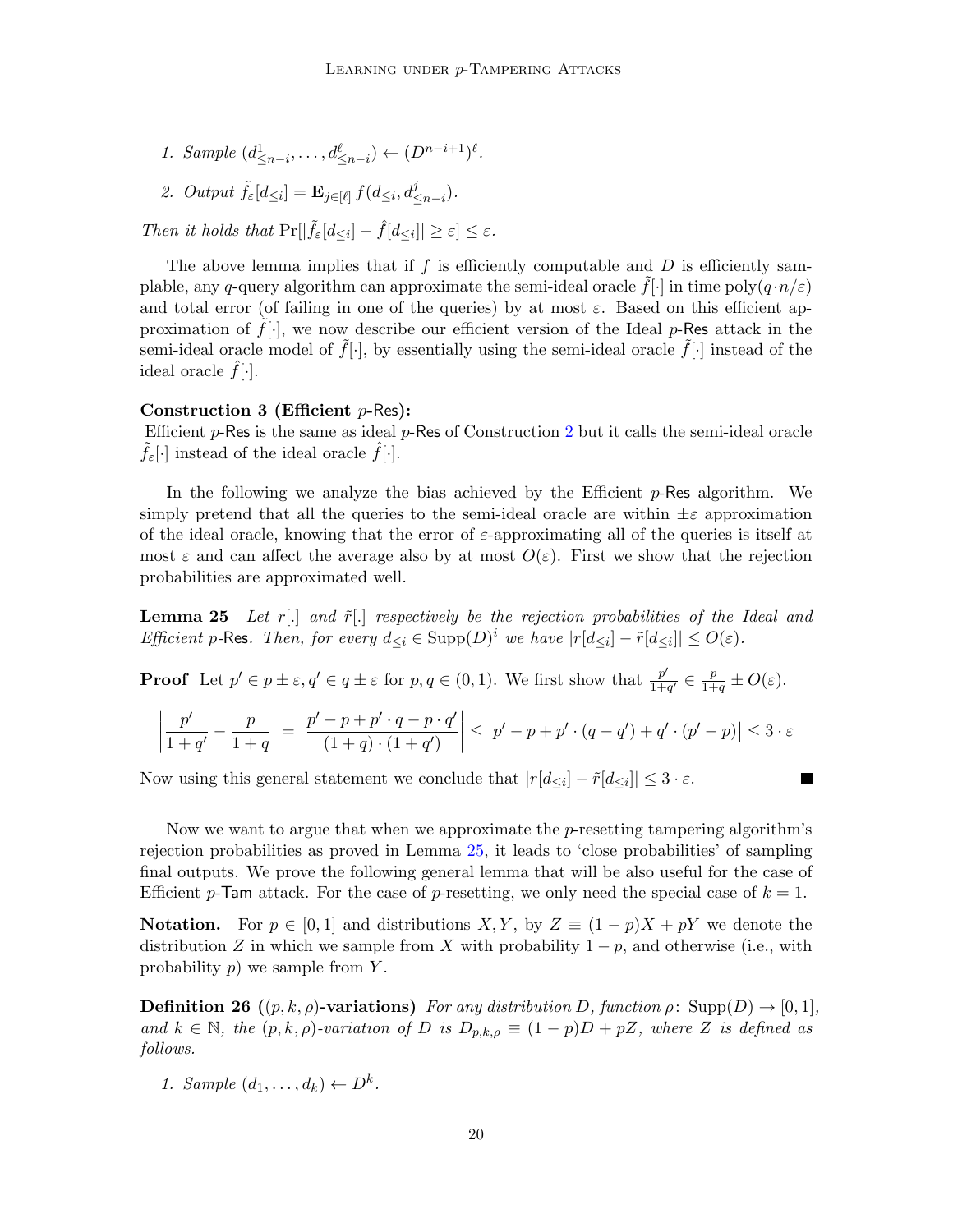- 2. Sequentially go over  $d_1, \ldots, d_k$ , and with probability  $\rho[d_i]$  return  $d_i$  and exit.
- 3. If nothing was returned after reading all the k samples, return a fresh sample  $d_{k+1} \leftarrow$  $D$ .

<span id="page-20-0"></span>Lemma 27 (Implication of approximating rejection probabilities) Let D be a distribution and  $\rho : \text{Supp}(D) \to [0,1]$  and  $\rho' : \text{Supp}(D) \to [0,1]$  be two functions such that  $\forall d \in \text{Supp}(D), |\rho(d) - \rho'(d)| \leq \varepsilon$ . Then, for every  $k \in \mathbb{N}$  and every  $d \in \text{Supp}(D)$ , it holds that

$$
\left|\ln\left(\frac{\Pr[D_{p,k,\rho}=d]}{\Pr[D_{p,k,\rho'}=d]}\right)\right|\leq\frac{p}{1-p}\cdot(k^2+k)\cdot\varepsilon.
$$

Before proving the lemma above, we note that it indeed implies that the max divergence [\(Dwork et al.,](#page-13-13) [2010\)](#page-13-13) of  $D_{p,k,\rho}$  and  $D_{p,k,\rho'}$  is at most  $O(k^2 \cdot \varepsilon)$ . **Proof** Let  $a = \mathbf{E}_{d \leftarrow D}[\rho(d)]$  and  $a' = \mathbf{E}_{d \leftarrow D}[\rho'(d)]$ . We have

$$
\frac{\Pr[D_{p,k,\rho} = d]}{\Pr[D = d]} = (1 - p) + p \cdot ((1 - a)^k + \sum_{i \in [k-1]} \rho(d) \cdot (1 - a)^i).
$$

With a similar calculation for  $Pr[D_{p,k,p'} = d]$  we get

$$
\frac{\Pr[D_{p,k,\rho} = d]}{\Pr[D_{p,k,\rho'} = d]} = \frac{(1-p) + p \cdot ((1-a)^k + \sum_{i \in [k-1]} \rho(d) \cdot (1-a)^i)}{(1-p) + p \cdot ((1-a')^k + \sum_{i \in [k-1]} \rho(d) \cdot (1-a')^i)}
$$
\n
$$
= 1 + \frac{p \cdot ((1-a)^k - (1-a')^k + \sum_{i \in [k-1]} \rho(d) \cdot (1-a)^i - \rho'(d) \cdot (1-a')^i)}{(1-p) + p \cdot ((1-a')^k + \sum_{i \in [k-1]} \rho(d) \cdot (1-a')^i)}
$$
\n
$$
\leq 1 + \frac{p \cdot (k \cdot \varepsilon + \sum_{i \in [k-1]} (2i+1) \cdot \varepsilon)}{1-p}
$$
\n
$$
= 1 + \frac{p}{1-p} (k^2 + k) \cdot \varepsilon
$$
\n
$$
\leq e^{\frac{p}{1-p}(k^2 + k) \cdot \varepsilon}.
$$

Similarly, we have  $\frac{\Pr[D_{p,k,\rho'}=d]}{\Pr[D_{p,k,\rho}=d]} \leq e^{\frac{p}{1-p}(k^2+k)\varepsilon}$  which implies that

$$
\left|\ln\left(\frac{\Pr[D_{p,k,\rho} = d]}{\Pr[D_{p,k,\rho'} = d]}\right)\right| \le \frac{p}{1-p} \cdot (k^2 + k) \cdot \varepsilon.
$$

The following lemma states that the averages of a function over two distributions that are 'close' (under max divergence) are indeed close real numbers.

**Lemma 28** Let  $X = (X_1, \ldots, X_n)$  and  $Y = (Y_1, \ldots, Y_n)$  be two joint distributions such that  $\text{Supp}(X) = \text{Supp}(Y)$  and for every prefix  $x_{\leq i}$  such that  $\Pr[X_i = x_i | x_{\leq i-1}] > 0$ , we have

<span id="page-20-1"></span>
$$
\left|\ln\left(\frac{\Pr[X_i = x_i \mid x_{\leq i-1}]}{\Pr[Y_i = x_i \mid x_{\leq i-1}]}\right)\right| \leq \varepsilon.
$$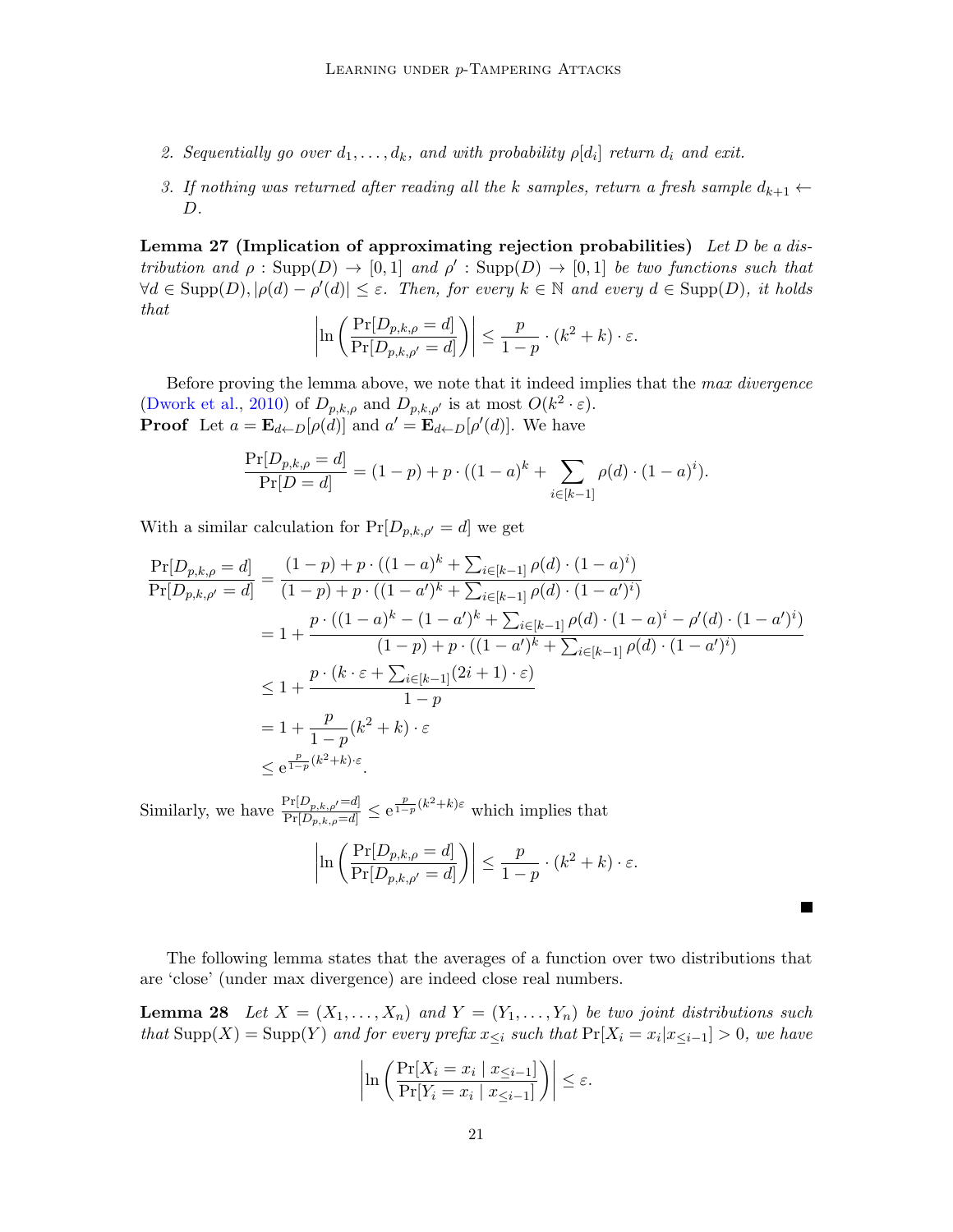Then, for any function  $f: Supp(X) \to [-1,+1]$  we have

$$
\mathbf{E}[f(X)] \ge \mathbf{E}[f(Y)] - e^{\varepsilon \cdot n} + 1.
$$

**Proof** First, we note that for every  $x \in \text{Supp}(X)$  it holds that

$$
\left|\ln\left(\frac{\Pr[X=x]}{\Pr[Y=x]}\right)\right| = \left|\sum_{i\in[n]} \ln\left(\frac{\Pr[X_i=x_i \mid x_{\leq i-1}]}{\Pr[Y_i=x_i \mid x_{\leq i-1}]}\right)\right| \leq n \cdot \varepsilon.
$$

Now we can show that  $\mathbf{E}[f(Y)] - \mathbf{E}[f(X)]$  is equal to

$$
\sum_{x \in \text{Supp}(X)} (\Pr[Y = x] - \Pr[X = x]) \cdot f(x)
$$
\n
$$
\leq \sum_{x \in \text{Supp}(X)} |(\Pr[Y = x] - \Pr[X = x]) \cdot f(x)|
$$
\n
$$
\leq \sum_{x \in \text{Supp}(X)} \left| \min(\Pr[X = x], \Pr[Y = x]) \cdot \left( \frac{\max(\Pr[X = x], \Pr[Y = x])}{\min(\Pr[X = x], \Pr[Y = x])} - 1 \right) \cdot f(x) \right|
$$
\n
$$
\leq (e^{n \cdot \varepsilon} - 1) \cdot \sum_{x \in \text{Supp}(X)} |\min(\Pr[X = x], \Pr[Y = x]) \cdot f(x)| \leq e^{n \cdot \varepsilon} - 1.
$$

Putting things together. Now we show how to choose the parameters of the Efficient p-Res. Suppose  $\varepsilon'$  is the parameter of Theorem [6.](#page-7-1) If we choose  $\varepsilon$  as the parameter of our attack we can bound the final bias as follows. Firstly, if the approximation algorithm of Lemma [24](#page-18-1) gives us a semi-ideal oracle  $f_{\varepsilon}$ ., then based on Lemma [25](#page-19-0) we can approximate the rejection probabilities with error at most  $O(\varepsilon)$ . Then based on Lemma [27](#page-20-0) the attack  $A_{res}$ that uses efficient p-Res generates a distribution that is  $O(\frac{p}{1-p})$  $\frac{p}{1-p} \cdot \varepsilon$ )-close to the distribution of the attack  $A_{res}$  that uses ideal p-Res. Now we can use Lemma [28](#page-20-1) (for  $k = 1$ ) to argue that bias of efficient adversary is  $(e^{O(n \cdot \varepsilon \cdot \frac{p}{1-p})} - 1)$ -close to bias of ideal adversary. Also note that, if the approximation algorithm fails to provide a semi-ideal oracle for all queries, then bias of efficient attack is at least  $-2$  because the function range is  $[-1, +1]$ . However, the probability of this event is bounded by  $O(n \cdot \varepsilon)$  because adversary needs at most 2n number of queries to  $\tilde{f}$ . Therefore, the difference of bias of efficient and ideal adversary is at most  $O(n \cdot \varepsilon) + e^{O(n \cdot \varepsilon \cdot \frac{p}{1-p})} - 1$  which is at most  $O(n \cdot \varepsilon + n \cdot \varepsilon \cdot \frac{p}{1-p})$  $\frac{p}{1-p}$ ) if the exponent in  $e^{O(n \cdot \varepsilon \cdot \frac{p}{1-p})}$ is at most 1. As a result, if we choose  $\varepsilon = o(\varepsilon'/(n \cdot \frac{p}{1-\varepsilon}))$  $(\frac{p}{1-p})$  =  $o(\varepsilon' \cdot (1-p)/(n \cdot p))$ , we can indeed guarantee that bias of efficient adversary is  $\varepsilon'$ -close to bias of ideal adversary.

#### A.3.2. Efficient p-Tampering Biasing

<span id="page-21-0"></span>Building upon the ideas developed above to make our Ideal  $p$ -Res tampering algorithm polynomial time, here we focus on our Ideal p-Tam attack. We start by describing a variant of the original attack of Construction [1](#page-9-1) where we cut the rejection sampling procedure after k iterations.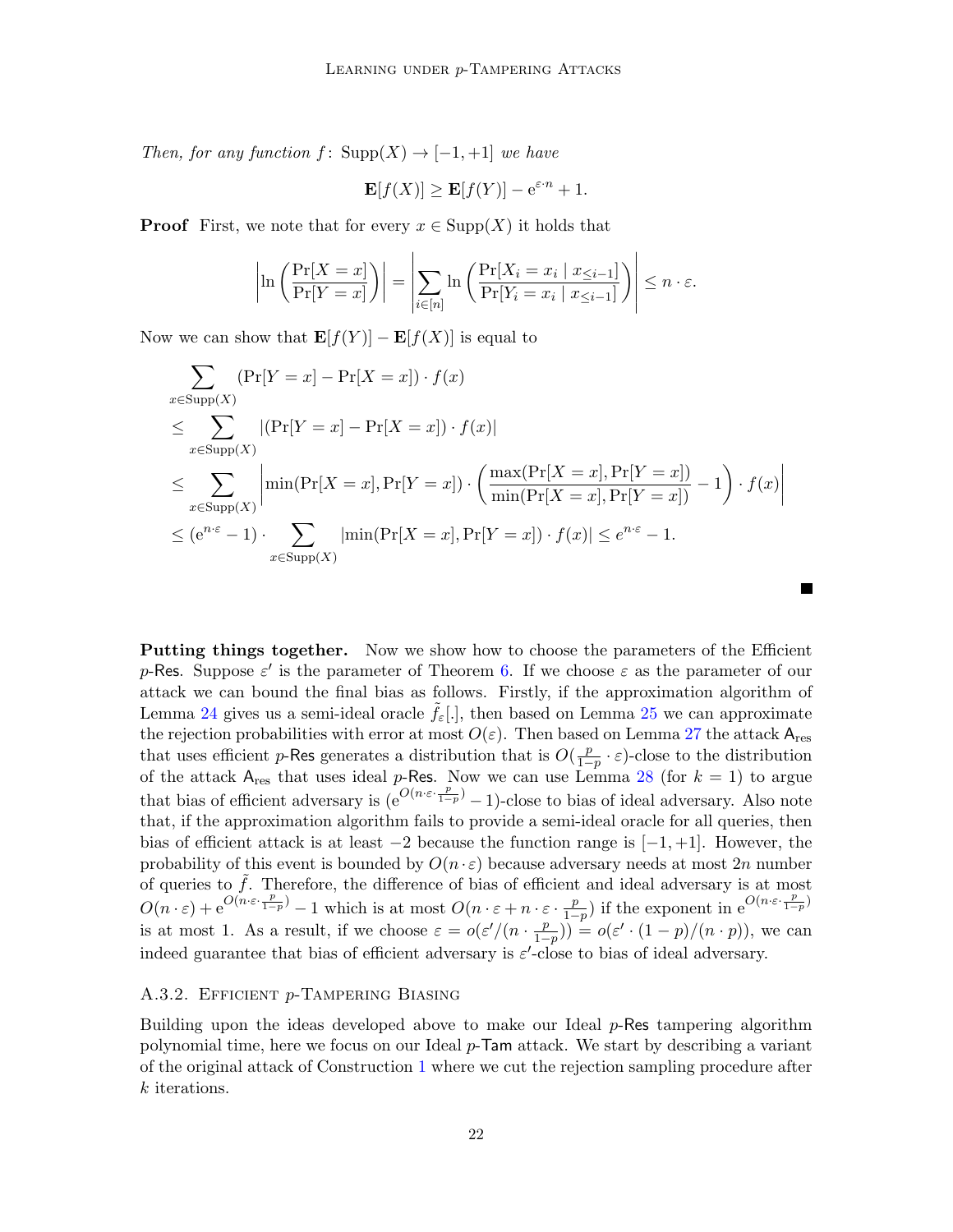#### Construction 4 (Ideal  $k$ -cut  $p$ -Tam):

Ideal k-cut  $p$ -Tam is the same as ideal  $p$ -Tam of Construction [1](#page-9-1) but it is forced to stop and return a fresh sample if the first k samples were rejected.

Now we show that the new modified attack of Construction [4](#page-21-0) will lead to a close distribution compared to the original attack of Construction [1.](#page-9-1)

**Lemma 29** Let  $\widehat{S} = (\widehat{D}_1, \ldots, \widehat{D}_n)$  be the joint distribution after  $A_{\text{tam}}$  attack is performed on  $S \equiv D^n$  using ideal p-Tam tampering algorithm. Also, let  $\widehat{S}' = (\widehat{D}'_1, \ldots, \widehat{D}'_n)$  be the joint distribution after  $A_{\text{tam}}$  attack is performed on S using Ideal k-cut p-Tam tampering algorithm. For every prefix  $d_{\leq i} \in \text{Supp}(D)^i$ :

<span id="page-22-0"></span>
$$
\left| \ln \left( \frac{\Pr[\widehat{D}_i = d_i \mid d_{\leq i-1}]}{\Pr[\widehat{D}'_i = d_i | d_{\leq i-1}]} \right) \right| \leq \frac{p}{(1-p)^2 \cdot (2-p)^{k-1}}.
$$

**Proof** Let  $r[d_{\leq i}] = \frac{1-\hat{f}[d_{\leq i}]}{2-n-(1-n)\cdot\hat{f}[d_{\leq i}]}$  $\frac{1-\hat{f}[d_{\leq i}]}{3-p-(1-p)\cdot\hat{f}[d_{\leq i-1}]}$  and  $c[d_{\leq i-1}]=\frac{1-\hat{f}[d_{\leq i-1}]}{3-p-(1-p)\cdot\hat{f}[d_{\leq i-1}]}$  as it was defined in proof of Claim [1.](#page-15-5) We have

$$
\frac{\Pr[\widehat{D}'_i = d_i | d_{\leq i-1}]}{\Pr[D = d_i]} = (1-p) + p \cdot \left( (c[d_{\leq i-1}])^k + \sum_{j \in [k-1]} (1 - r[d_{\leq i}]) \cdot (1 - c[d_{\leq i})]^j \right)
$$

$$
= (1-p) + p \cdot \left( (c[d_{\leq i-1}])^k + \frac{(1 - r[d_{\leq i}]) \cdot (1 - c[d_{\leq i-1}])^k}{1 - c[d_{\leq i-1}]} \right).
$$

Also, in the proof of Claim [1](#page-15-5) we showed that

$$
\frac{\Pr[\widehat{D}_i = d_i | d_{\leq i-1}]}{\Pr[D = d_i]} = 1 - p + p \cdot \left(\frac{1 - r[d_{\leq i}]}{1 - c[d_{\leq i-1}]} \right).
$$

Therefore, we conclude that

$$
\frac{\Pr[\widehat{D}'_i = d_i | d_{\leq i-1}]}{\Pr[\widehat{D}_i = d_i | d_{\leq i-1}]} = \frac{(1-p) + p \cdot \left( (c[d_{\leq i-1}])^k + \frac{(1-r[d_{\leq i}]) \cdot (1-c[d_{\leq i-1}]^k)}{1-c[d_{\leq i-1}]} \right)}{1-p+p \cdot \left( \frac{1-r[d_{\leq i}]}{1-c[d_{\leq i-1}]} \right)}
$$

$$
= 1 + \frac{p \cdot \left( \frac{(r[d_{\leq i}] - c[d_{\leq i-1}]) \cdot c[d_{\leq i-1}]^k}{1-c[d_{\leq i-1}]} \right)}{1-p+p \cdot \left( \frac{1-r[d_{\leq i}]}{1-c[d_{\leq i-1}]} \right)}.
$$

We also know that  $c[d_{\leq i-1}] \leq \frac{1}{2-p}$  because  $\hat{f}[d_{\leq i-1}] \in [-1, +1]$ . So we have

$$
\frac{\Pr[\widehat{D}'_i = d_i | d_{\leq i-1}]}{\Pr[\widehat{D}_i = d_i | d_{\leq i-1}]} = 1 + \frac{p \cdot \left( \frac{(r[d_{\leq i} - c[d_{\leq i-1}]) \cdot c[d_{\leq i-1}]}{1 - c[d_{\leq i-1}]} \right)}{1 - p + p \cdot \left( \frac{1 - r[d_{\leq i}]}{1 - c[d_{\leq i-1}]} \right)}
$$
  

$$
\leq 1 + \frac{p \cdot c[d_{\leq i-1}]^k}{(1 - p) \cdot (1 - c[d_{\leq i-1}])}
$$
  

$$
\leq 1 + \frac{p}{(1 - p)^2 (2 - p)^{k-1}} \leq e^{\frac{p}{(1 - p)^2 (2 - p)^{k-1}}}
$$

.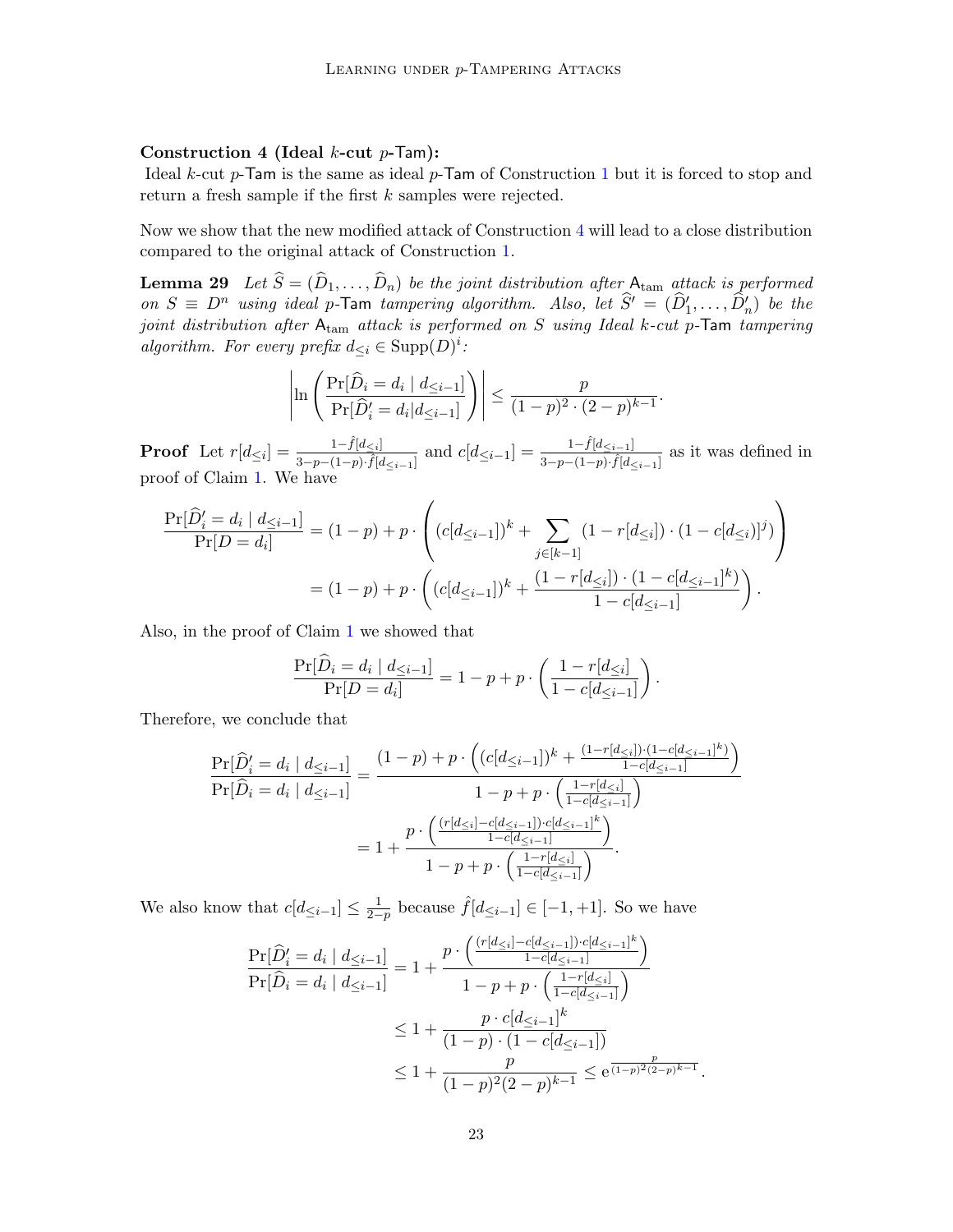Also for the inverse ratio, we have

$$
\begin{split} \frac{\Pr[\widehat{D}_{i} = d_{i} \mid d_{\leq i-1}]}{\Pr[\widehat{D}'_{i} = d_{i} \mid d_{\leq i-1}]} &= 1 + \frac{p \cdot \left( \frac{(c[d_{\leq i-1}] - r[d_{\leq i}]) \cdot c[d_{\leq i-1}]^{k}}{1 - c[d_{\leq i-1}]} \right)}{\left( 1 - p \right) + p \cdot \left( \left( c[d_{\leq i-1}] \right)^{k} + \frac{(1 - r[d_{\leq i}]) \cdot (1 - c[d_{\leq i-1}]^{k}}{1 - c[d_{\leq i-1}]} \right)} \\ &\leq 1 + \frac{p \cdot c[d_{\leq i-1}]^{k}}{\left( 1 - p \right) \cdot \left( 1 - c[d_{\leq i-1}] \right)} \\ &\leq 1 + \frac{p}{(1 - p)^{2} (2 - p)^{k-1}} \leq \mathrm{e}^{\frac{p}{(1 - p)^{2} (2 - p)^{k-1}}} . \end{split}
$$

Therefore, we can finally conclude that

$$
\left| \ln \left( \frac{\Pr[\widehat{D}_i = d_i \mid d_{\leq i-1}]}{\Pr[\widehat{D}'_i = d_i | d_{\leq i-1}]} \right) \right| \leq \frac{p}{(1-p)^2(2-p)^{k-1}}.
$$

<span id="page-23-1"></span>**Lemma 30** Let  $\widehat{S} = (\widehat{D}_1, \ldots, \widehat{D}_n)$  be the joint distribution after  $A_{\text{tam}}$  attack is performed on  $S \equiv D^n$  using ideal p-Tam tampering algorithm. Also, let  $\widehat{S}' = (\widehat{D}'_1, \ldots, \widehat{D}'_n)$  be the joint distribution after  $A_{\text{tam}}$  attack is performed on S using Ideal k-cut p-Tam tampering algorithm where  $k = \frac{\ln(2-p)-2\ln((1-p)\varepsilon)}{\ln(2-p)}$  $rac{\ln(1-p)\epsilon}{\ln(2-p)}$ . Then:

$$
\mathbf{E}[f(\widehat{S}')] \ge \mathbf{E}[f(\widehat{S})] - e^{n \cdot \varepsilon} + 1.
$$

**Proof** Using Lemma [29,](#page-22-0) for every prefix  $d \leq i \in \text{Supp}(D)^i$  we have:

$$
\left|\ln\left(\frac{\Pr[\widehat{D}_i=d_i \mid d_{\leq i-1}]}{\Pr[\widehat{D}'_i=d_i \mid d_{\leq i-1}]}\right)\right| \leq \frac{p}{(1-p)^2(2-p)^{k-1}} \leq \varepsilon.
$$

Now, using Lemma [28](#page-20-1) we get  $\mathbf{E}[f(\widehat{S})] \geq \mathbf{E}[f(\widehat{S})] - e^{n \cdot \epsilon} + 1$ .

We can now describe the actual efficient variant of our Ideal p-Tam attack.

#### Construction 5 (Efficient  $k$ -cut  $p$ -Tam):

Efficient  $k$ -cut  $p$ -Tam is the same as Ideal  $k$ -cut  $p$ -Tam of Construction [4](#page-21-0) but it it calls the semi-ideal oracle  $f_{\varepsilon}[\cdot]$  instead of the ideal oracle  $f[\cdot]$ .

<span id="page-23-0"></span>**Lemma 31** Let  $r[.]$  and  $\tilde{r}[.]$  respectively be the rejection probabilities of the Ideal and Efficient k-cut p-Tam. Then, for every  $d_{\leq i} \in \text{Supp}(D)^i$  we have  $|r[d_{\leq i}] - \tilde{r}[d_{\leq i}]| \leq O(\varepsilon)$ .

The proof of above Lemma is similar to the proof of Lemma [25.](#page-19-0)